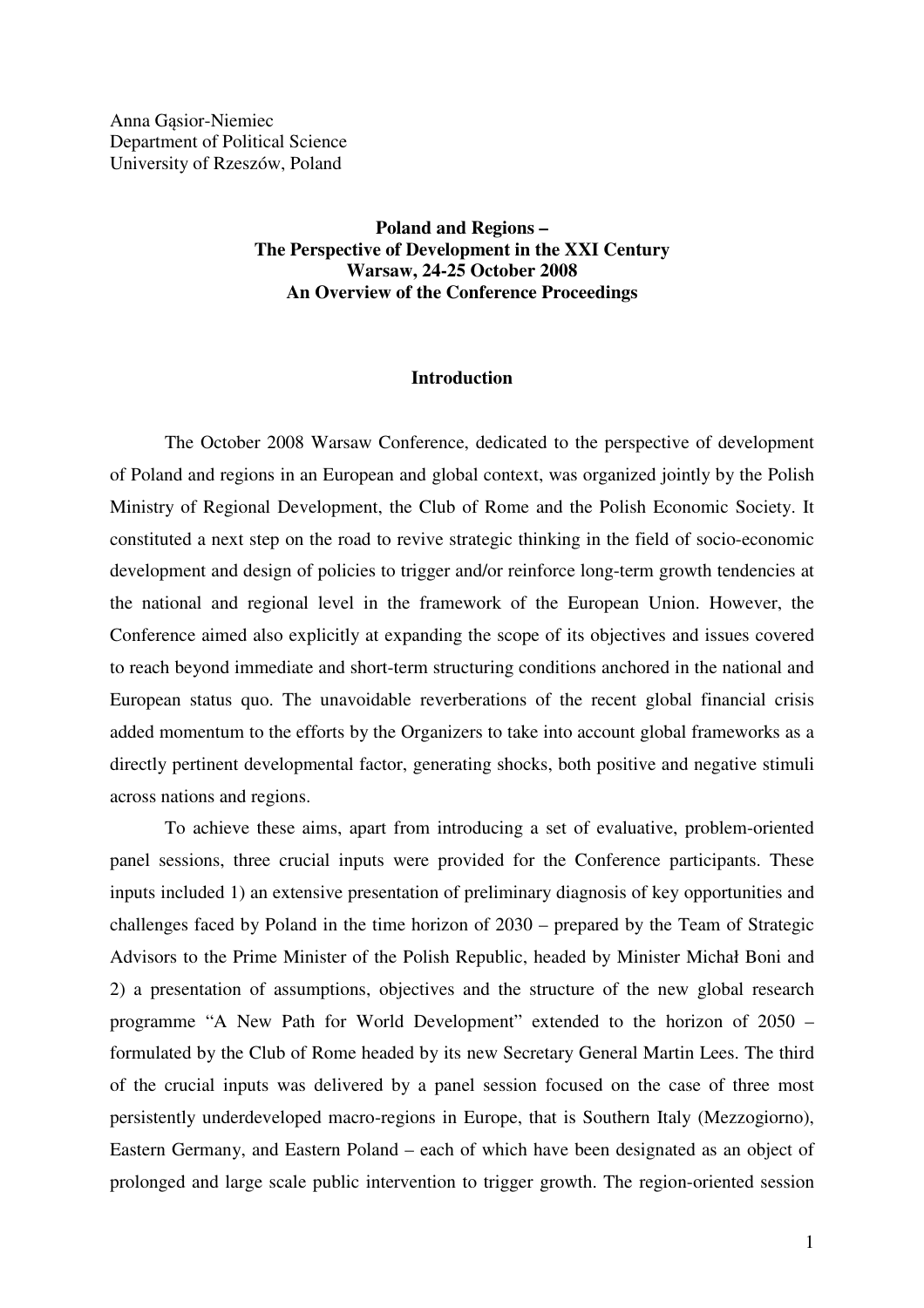adopted a long view approach to its problematique complemented with insights coming from theories of globalization, public management, knowledge management, and social economy. Several concrete research and policy proposals to drive an innovative approach to "backward" regions also emerged both from the panel discussions and several Conference papers related to the panel problematic.

The Warsaw Conference gathered panelists, discussants and audience representing four strategic communities – the political community, the academic community, the business community, and the civil society community, coming from many parts of the world. In addition, catering for a strategic – "one generation plus" – orientation, the Conference Organizers invited a numerous representation of the younger generation to take part in the proceedings outlining challenges, scenarios and visions pertaining to the world 20 and 40 years ahead of the present moment. Many efforts were undertaken to involve the community of mass media in the Conference as well – the role of this community was widely recognized as being of key importance for the urgent task of raising the awareness and interest of the public in strategic thinking and generating the public's support for strategic actions to follow.

The Conference proceedings were held in six sessions followed by discussant interventions and general discussions. The introductory session outlined the general aims of the Conference and raised expectations related to its proceedings. It also envisaged the need to design a set of follow-up activities. The  $1<sup>st</sup>$  panel session was dedicated to the presentation of the Club of Rome's "New Path for World Development" global research programme. The 2<sup>nd</sup> panel session was devoted to an evaluation of the XX century, interpreted through the conceptual lenses of the Gordian Knots and Alexandrian Solutions methodology. The 3rd panel session carried on this approach, focusing on the reality and visions of the XXI century. The 4<sup>th</sup> panel session applied the methodological approach to a discussion of the experiences of the European regions, looking at developmental trends and modes of policy intervention in Southern Italy, Eastern Germany and Eastern Poland. The  $5<sup>th</sup>$  session was concentrated on the presentation of Polish strategic dilemmas subsumed under the question "Polonia Quo Vadis?". The  $6<sup>th</sup>$  session aimed at summarizing and closing the two-day Conference proceedings, indicating also some of the follow-up activities immediately resulting from the proceedings.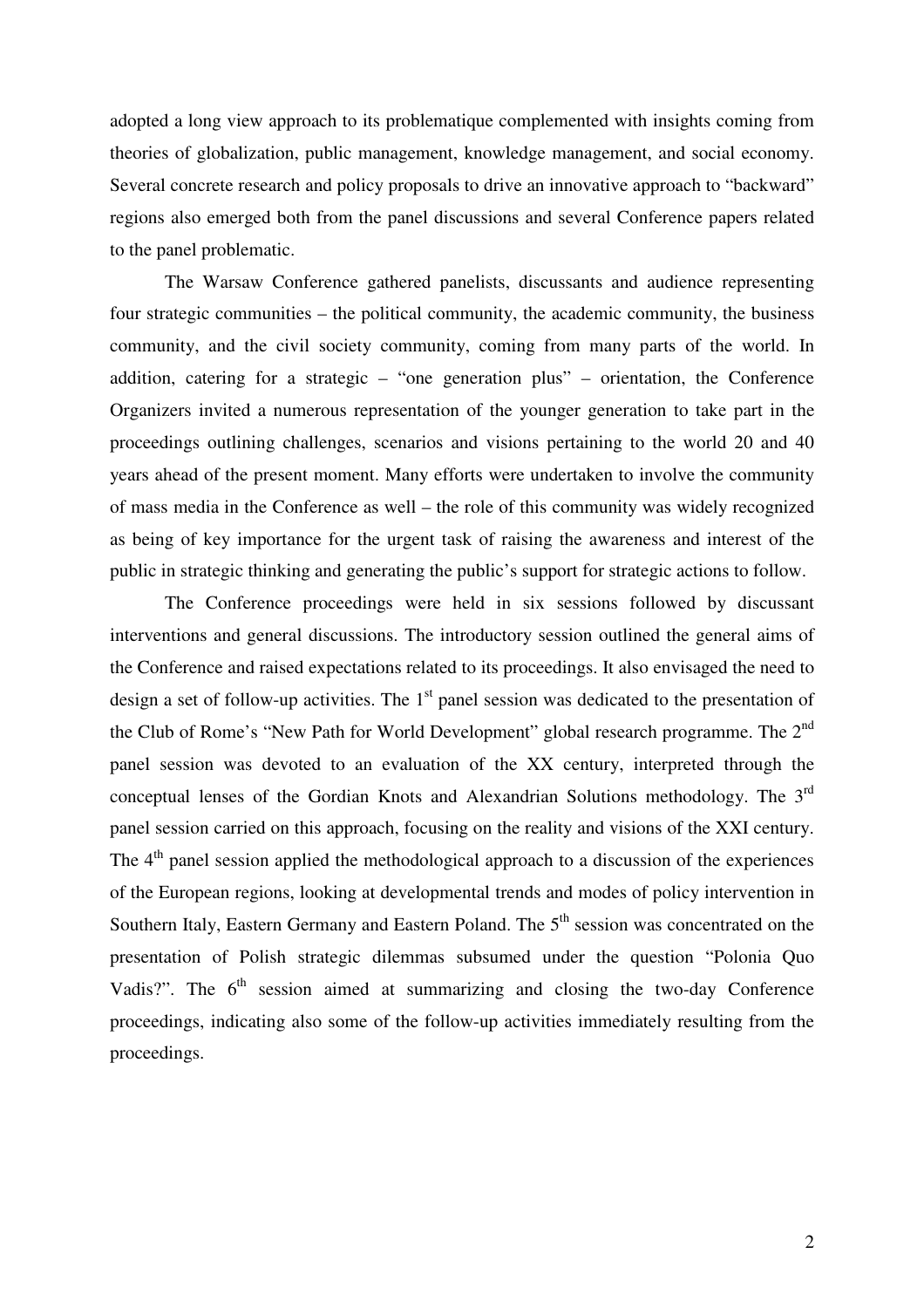#### **An Overview of the Conference Proceedings**

The present overview focuses on the identification of a few key, cross-cutting issues raised during the Conference proceedings, region-oriented research and policy proposals, and conclusions indicating the course of immediate follow-up activities. Therefore, apart from the Introductory and Concluding sessions, it only briefly summarizes the rich contents of the remaining sessions. A full presentation of the Conference proceedings as well as more longterm oriented proposals pertinent to the Regio Futures Programme (RFP), Triple Mezzogiorno Programme (TMP) and Polonia Quo Vadis Programme (PQVP) stemming from them, will be presented in a post-conference volume, expected to be published in the first quarter of 2009.

#### *Introductory Session*

The Introductory Session was chaired by the Polish Minister of Regional Development, Elżbieta Bieńkowska. The panelists included: Michał Boni (Secretary of State in the Chancellary of the Prime Minister, Chief of the Group of the Strategic Advisors to the Prime Minister Donald Tusk); Jan Olbrycht (Vice-Chairman of the Committee on Regional Development, European Parliament); Barrie Stevens (Director of the International Futures Programme OECD); and Elżbieta Mączyńska (President of the Polish Economic Society). Following the Conference opening addresses, the panelists outlined general aims of the Conference and raised expectations related to its proceedings and activities to follow.

Minister Elżbieta Bieńkowska welcomed the Conference as a next step on the road to formulating a new, long-term strategy of development for Poland and its regions. The need to mount efforts leading to the preparation of such a strategy had been recognized by the Polish Ministry of Regional Development already at the beginning of its current term. This has, inter alia, been manifest in the integration of the Regio Futures Programme in the operation of the Ministry. As a result the Ministry continues to support collaborative initiatives exploring innovative theoretical and practical approaches to development, focusing especially on interplays between path dependency and path construction at the regional level and ideas pertinent to a new formula of European cohesion policy.

Drawing on the earlier initiatives, the Ministry favours, however, a strategic approach to regional development which is tuned not only to the current and envisaged European structural funds frameworks but also draws on interdisciplinary analyses of global trends as those might have a strong impact on developmental trajectories of Poland and the regions.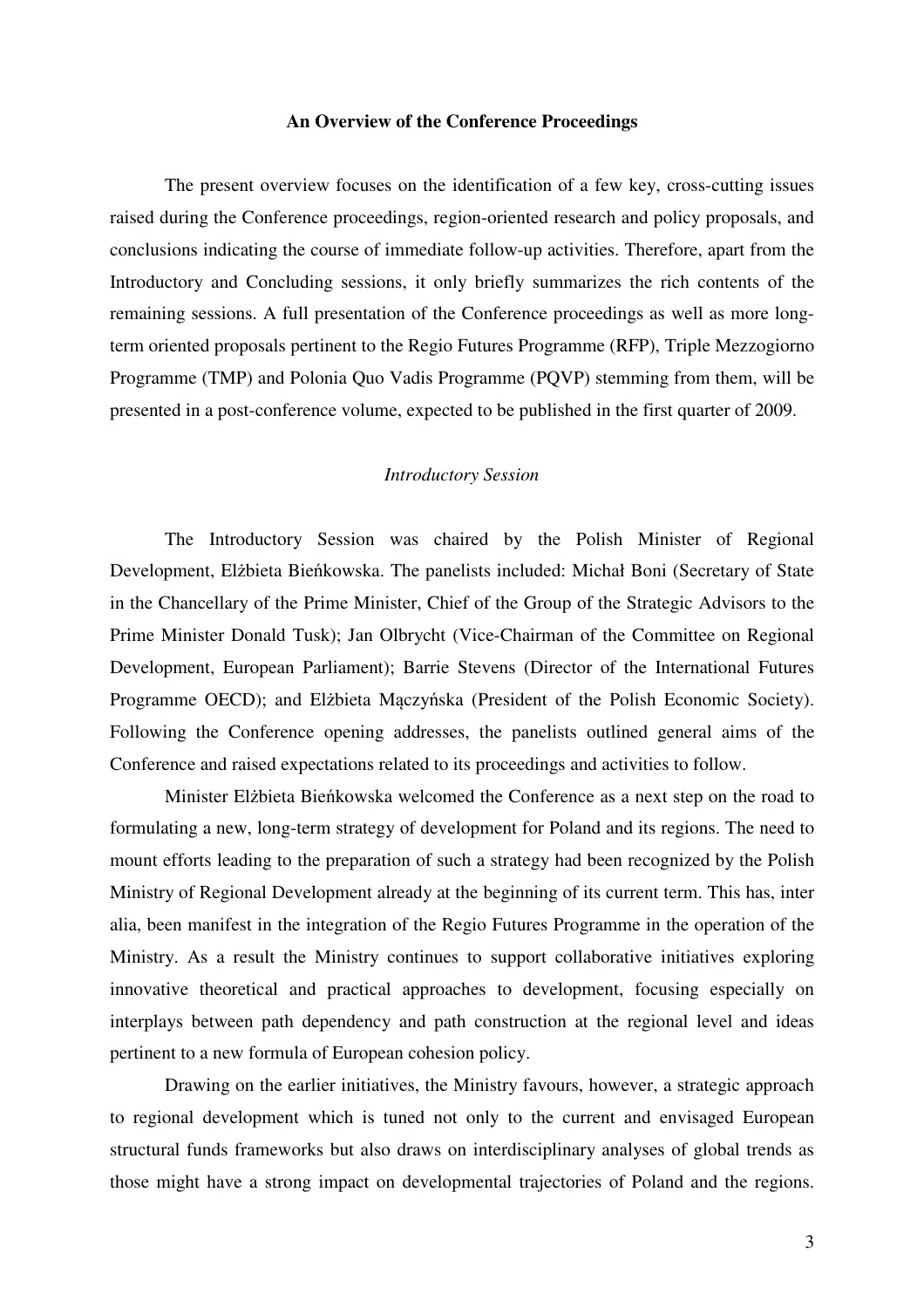This is why the Conference was planned to accommodate three major streams of diagnostic and prospective thinking – Polonia Quo Vadis (national) stream embodied in the presentation by Minister Michał Boni, the New Path for World Development (global) stream embodied in the presentation by the Secretary General of the Club of Rome Martin Lees, and the Triple Mezzogiorno (regional) stream embodied in the presentations by eminent Italian, German and Polish regional development experts. The three streams were embedded within a broader discussion frame oriented towards strategic lessons that could be drawn from the experiences of the XX and early XXI century in view of the challenge to formulate a long-term – 2030 and possibly 2050 – strategy of development for Poland and the regions.

Minister Michał Boni stressed that the Conference was essentially an exercise in achieving a difficult aim of building a strategic orientation in thinking about the future. He offered to base this orientation on four core principles to be inculcated not only in the decision-making circles but also in the general public whose support for strategic action is essential. The four principles entail:

- 1) the primacy of freedom over subordination;
- 2) the primacy of the future over the presence;
- 3) the primacy of aspirations over claims; and
- 4) the primacy of social capital of development over the social capital of survival.

These core principles embody most challenging dilemmas to be resolved while formulating long-term strategies of development for Poland and its regions.

The dilemmas inherent in the first of the principles culminate in the questions regarding the balance between regulation (public intervention) and deregulation (market forces), between spontaneous participation by society and guided action by public institutions. The dilemmas inherent in the second of the principles culminate in the questions regarding the balance between civic responsibility towards next generations and political responsiveness to current demands. They also pertain a balance between short-term solutions (which might only temporarily suppress mounting developmental barriers) and long-term ones (which might occasionally necessitate painful measures in an attempt to unblock developmental paths).

The dilemmas inherent in the third of the principles culminate in the questions regarding dominant societal attitudes towards public institutions, entrepreneurship, resourcefulness, self-responsibility of the individual and social groups. They touch on the issue of balance between claims for assistance addressed at public institutions, aspirations to author one's own success, and capacity for bottom-up collective action to provide for common good. The dilemmas inherent in the fourth of the principles culminate in the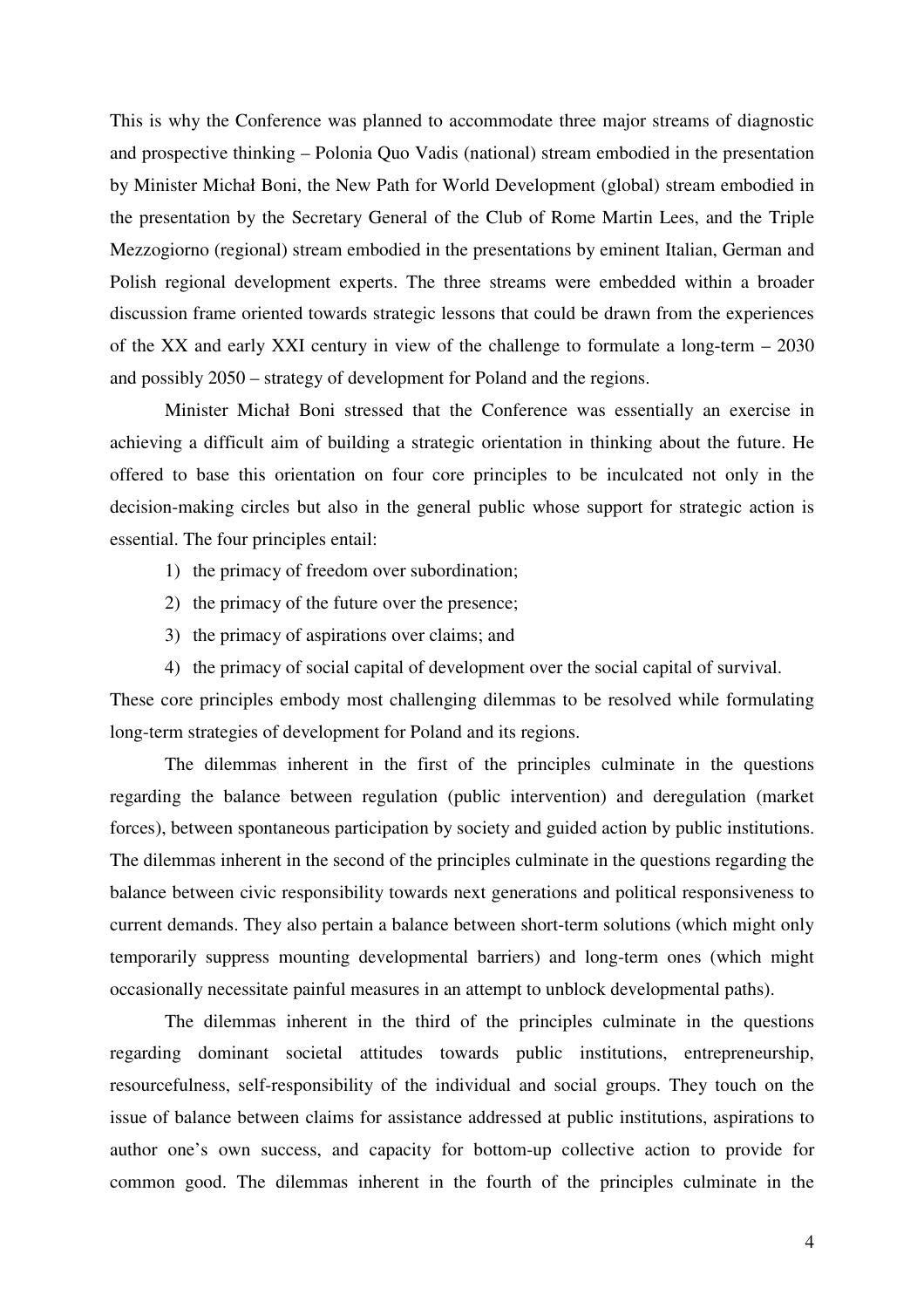questions regarding the balance between historically conditioned adaptive (survival) and innovative (developmental) potential of Polish society. Increased public trust is a crucial precondition for successful resolution of the four clusters of dilemmas.

Jan Olbrycht emphasized the timing and scope of the Conference, indicating that debates concerning regions and the global framework for their development are also carried out at the European Parliament. In the European Parliament and in its dialogue with the European Commission these debates are often related to the debates between proponents and opponents of horizontal and sectoral policies. Regional policy and cohesion policy – constituting prime examples of horizontal policies are subject to an increasing criticism for their supposed inefficiency. In the circumstances, instead of automatic surrendering to this criticism, there is, rather, an urgent need to improve scientific methodologies underpinning evaluation of horizontal policies. The measuring of their impact is much more complex than the measuring of the impact exercised by sectoral policies. This methodological improvement is specially needed in the case of Objective One regions, such as the regions included in the comparative study of the Triple Mezzogiorno Programme. At the same time there is no doubt that the formula of regional and cohesion policies needs to be updated in the future.

Moreover, with the reinterpretation of subsidiarity principle envisaged in the Lisbon Treaty as well as a new concept of territorial cohesion of the EU – going a way beyond the old GDP-based conception of socio-economic cohesion – there is a clear need to again rethink the political and not solely administrative role of the regions in the European Union. Globalization has made regions more important than ever in terms of forces driving economic growth. On the other hand, the impact of globalization on the regions is not uniformly beneficial, while the relationships between states, regions and the Union's institutions basing on the current interpretations of the subsdiarity principle remain ambivalent. A reform of the EU's future approach to the regions seems unavoidable. Therefore, debating long-term strategies of regional development and factors that condition them is so relevant.

Barrie Stevens highlighted the fact that the Warsaw Conference could be seen as a timely response to the apparently rising demand for forward thinking – after its demise in the 1980s and most of the 1990s. This rising demand has been taken into account by the OECD and resulted in the establishment of its International Futures Programme. The International Futures Programme does not try to forecast the future, however, but rather to assess existing developmental resources and barriers to development as they appear in the long term perspective as well as proposing new policy ideas that might be tested in the particular OECD countries. This long view turn is motivated by a growing realization that many key challenges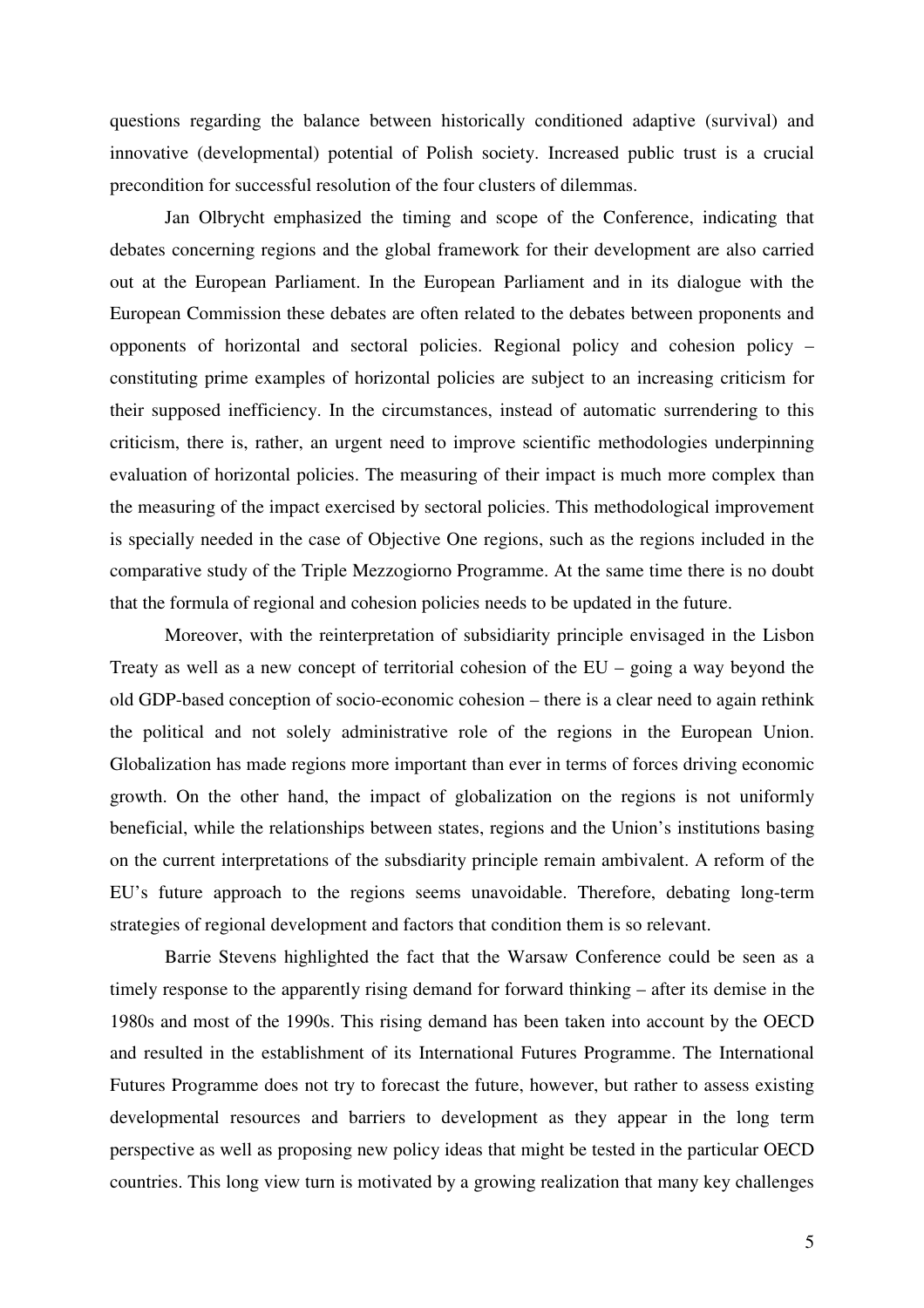to the world economy are of long-term nature, spanning several decades or even generations. This is best exemplified by an increasing concern with issues of demography (including labour markets and pension systems), climate and energy.

Global interdependencies as well as causal relations much prolonged in time call for urgent reorientation/coordination of domestic policies and increased international cooperation on many such global issues. With its International Futures Programme OECD is intent on identifying major challenges faced by its member states, including Poland, in the global context as well as on assessing their experiences in terms of relevant developmental potential. The OECD approach is based on sectoral analyses, while its forward studies programme constantly strives for proving its validity and relevance to policy-making. The Polish interest in developing long-term strategies – national and regional – seems particularly relevant from the point of view of the OECD objectives.

Professor Elżbieta Mączyńska underlined the emerging trend to strengthen strategic thinking in Poland, which is led by two governmental institutions – the Chancellery of the Prime Minister and the Ministry of Regional Development. A few Polish non-governmental institutions, such as Komitet Polska 2020 (Committee Poland 2020), the Polish Association for the Club of Rome and the Polish Economic Association have also been for years involved in the promotion of strategically oriented studies. The Polish Economic Association (PEA) has recently initiated Forum Myśli Strategicznej (Forum of Strategic Thinking), which is a (largely) open-source type of arena to publicly debate issues of strategic importance to Poland and Europe. In the future, the Forum will aim at formulating and discussing more policyoriented recommendations related to selected developmental dilemmas at the beginning of the XXI century.

This revival of strategic thinking is particularly welcome in Poland which is facing challenges stemming from a double transformation: not only systemic, intensified by the country's accession to the European Union, but also civilisational – entailing a transition from industrial to post-industrial civilization (Mączynska, 2008: 3-7). The ever more encompassing – both constructive and destructive – waves of innovations spilling over in the global space make it ever more difficult for countries, regions, enterprises and individuals to plan their futures. The complexity, rapidity and uncertainty of future developments makes planning ahead extremely challenging. Yet, the more complex and uncertain the future ahead, the greater the need for forward thinking.

However, thinking about the future now needs both a conceptual and methodological resuscitation. New concepts, new methods to produce knowledge, new rules for its discursive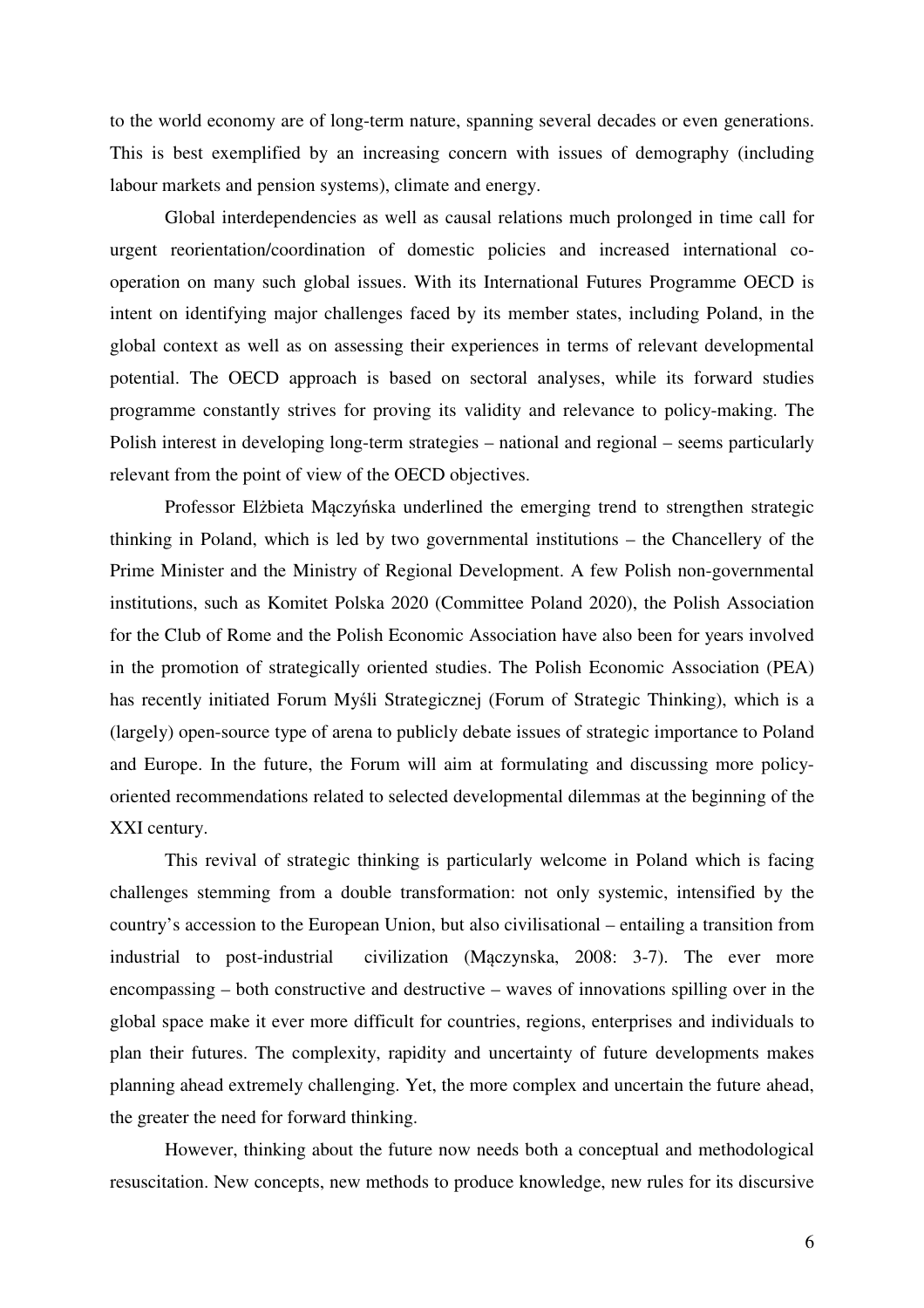absorption and mobilisation, new procedures to make use of the knowledge in the condition of permanent uncertainty are necessary. Given the global and inter-scalar nature of most of the major current challenges, the new approach to long term strategic thinking should be reminiscent of principles of social futurism, once expounded by Toffler. A new approach akin to social futurism advocated by the famous futurologist, would promise to allow for the necessary broadening of social participation in the processes of strategic thinking and therefore might contribute to reaching a higher systemic competence of nations, regions and enterprises to "construct their future" (Mączyńska, 2008: 14-15).

As observed by the panel Chairwoman, Minister Bieńkowska, the panelists used their different competences to structure the field of the following panel sessions and discussions in an enlightening and thought-provoking way. They pointed out several of both on-going and in-coming approaches to strategic thinking, being in accord on the issue of the need to invest all efforts in effective revival of a strategic approach to the future development of countries and regions. Furthermore, they were all agreed that strategic thinking at the level of nations, regions, and enterprises needs to be carried out with an acute awareness of their global context.

## *1 st Panel Session –*

### *A New Path for World Development – the Programme of the Club of Rome*

The 1<sup>st</sup> panel session was chaired by Professor Ernst Ulrich von Weizsaecker (Dean of the Donald Bren School of Environmental Science and Management at the University of California in Santa Barbara). It was dedicated to the presentation of the Club of Rome's "New Path for World Development" global research programme. As emphasized by the Chairman, motivated by the speed and urgency with which several globe-wide threats to the future have emerged on the verge of the XX and XXI century, the Club of Rome had decided to carry out its new global research programme, leading to elaborating a set of coherent strategies and policy-proposals to counteract the global threats as well as raising public awareness of them and generating support for the necessary changes in many spheres of life.

Martin Lees, Secretary General of the Club of Rome, briefly outlined the major global threats necessitating strategic action at the beginning of the XXI century which is seen as a turning point in the history of humankind. The threats include: climate changes, depletion and/or degradation of natural resources, rising inequality of income/wealth distribution, the growing vulnerability of financial systems, sustained poverty and deprivation in many parts of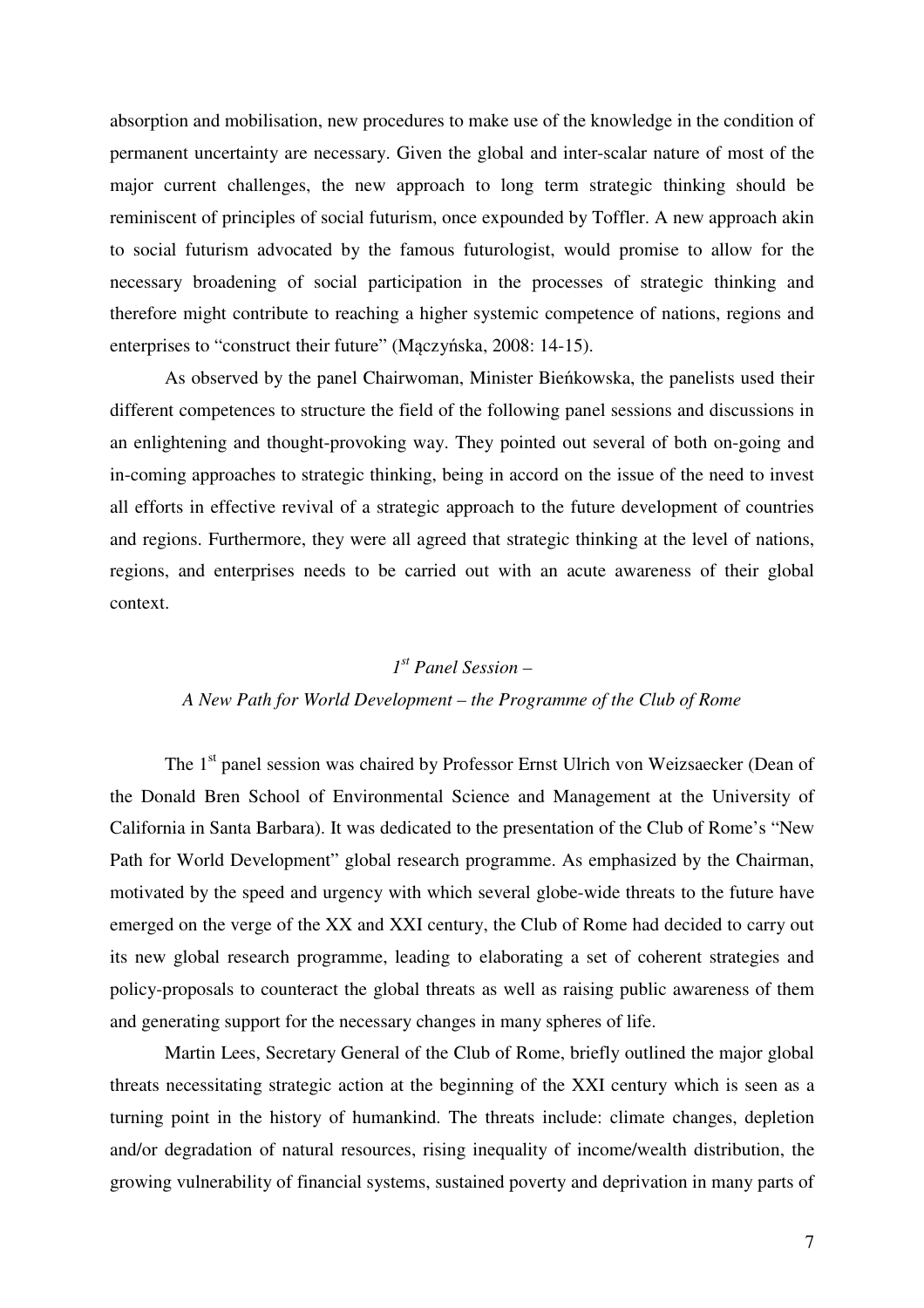the globe, the spread of infectious diseases, the spread of violence, terrorism and crime (cf. CoR, 2008). All of the threats are interlinked and require a concerted approach, which is at the same time sensitive to local variations in the appearance of the threats and means to tackle them. Their accumulation clearly shows that the so far implemented path for the world development is not only not sustainable but – if continued – spells disaster to humankind.

The approach to the new path of development, adopted by the Club of Rome, is based on five principles:

- a) longer term thinking;
- b) systemic thinking;
- c) interdisciplinary thinking;
- d) multicultural and independent thinking; and
- e) policy relevance and access.

Because of the complexity of the research agenda, the methodology to be pursued involves:

- 1) analyses of clusters of issues;
- 2) analyses developing along cross-cutting strategic themes; and
- 3) a process of systems integration to bring the "sectoral" and "horizontal" analyses together.

The cross-cutting strategic themes to be pursued by means of a matrix approach, include:

- i) institutional architecture and global governance;
- ii) strategies for economic growth;
- iii) new curricula and methodologies for education;
- iv) enhancing the role of women;
- v) research and innovation; and
- vi) financial mechanisms.

The final step of systems integration "will help to understand the linkages between trends, issues and actions and to identify the drivers of the global change" (CoR, 2008). The CoR's programme scope and methodology could be seen as a source of inspiration and global-issue focused input for other, strategic challenge-oriented research programme.

> *2 nd Panel Session – The Evaluation of the XX Century*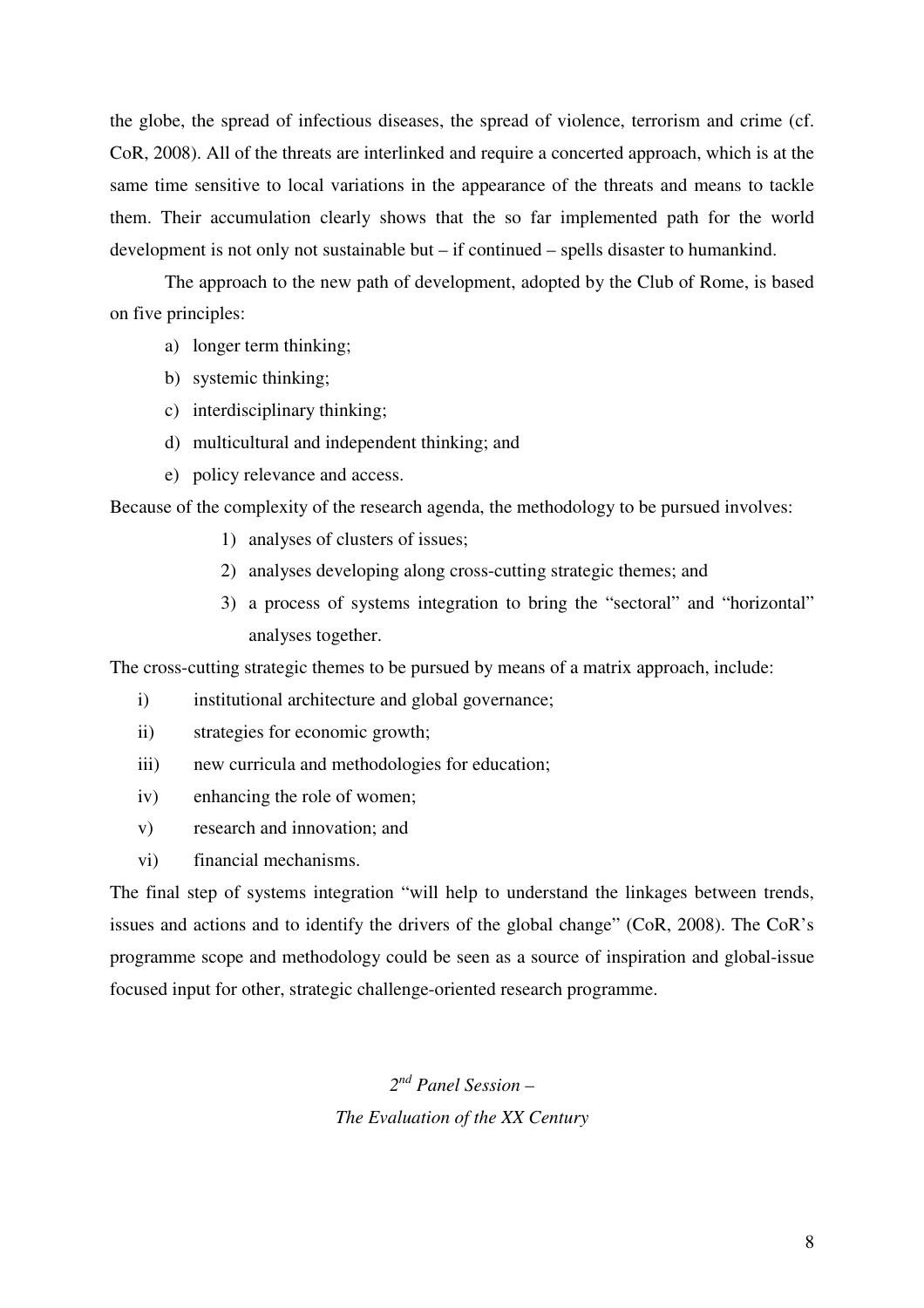The 2<sup>nd</sup> panel session was chaired by Professor Gilbert Fayl (European Academy of Science). The panelists included: Professor Witold Orłowski (Director of the Warsaw University of Technology Business School and PricewaterhouseCoopers), Professor Paul Drewe (Delft Technical University), Professor Alexander Granberg (Regional Development Expert, Russian Academy of Science) and Professor Ivo Šlaus (World Academy of Sciences and Arts, Croatian Academy of Sciences). The presentations were devoted to an evaluation of the XX century, interpreted through the conceptual lenses of the Gordian Knots and Alexandrian Solutions framework.

Overall, this session tried to answer the question what lessons could be learnt from the past in regard to different economic and social strategies and political solutions. As emphasized by the Chairman regarding the question of both lessons to be learnt from the past and strategies to counter imminent threats and challenges, it is to be remembered that the world and the processes occurring in the world are rarely if at all of linear nature. Therefore no simple lessons or automatic solutions are better expected. Still, the past can teach us many things, not the least that courage and imagination, creativity and solidarity pay off in the long run – as at least two of the XX century lessons, i.e. the Marshall Plan and the establishing of the European Coal and Steel Community vividly show.

The presentation focused on the first half of the XX century identified several Gordian Knots and pointed to some (Alexandrian) solutions which emerged to solve those magnified developmental barriers. In conclusion a hypothesis was ventured that – despite attempted (both intentional and "spontaneous" solutions) – the major Gordian Knots witnessed by the first half of the XX century have re-emerged, necessarily transformed, at the end of the XX century or at the beginning of the XXI century. They are visible in the current heightening of tensions and crises related to a global balance of political power, distribution of economic production, financial architecture, patterns of social unrest, cultural/civilisational clashes, and an uneven impact of technological innovations. It was also observed that in many instances the once applied Alexandrian solutions actually turned out to be new Gordian Knots only half a century later.

A succinct evaluation of the XX century pointing to major areas of success and failure evidences in general that this century succeeded in the development of scientific knowledge. Advances were made in all disciplines of science, in particular in applied sciences; many new disciplines have been founded such as biotechnology and nanotechnology; increased methodological awareness has resulted in now intensifying trends towards interdisciplinarity and transdisciplinarity. Despite deep changes and transformations of scientific paradigms, the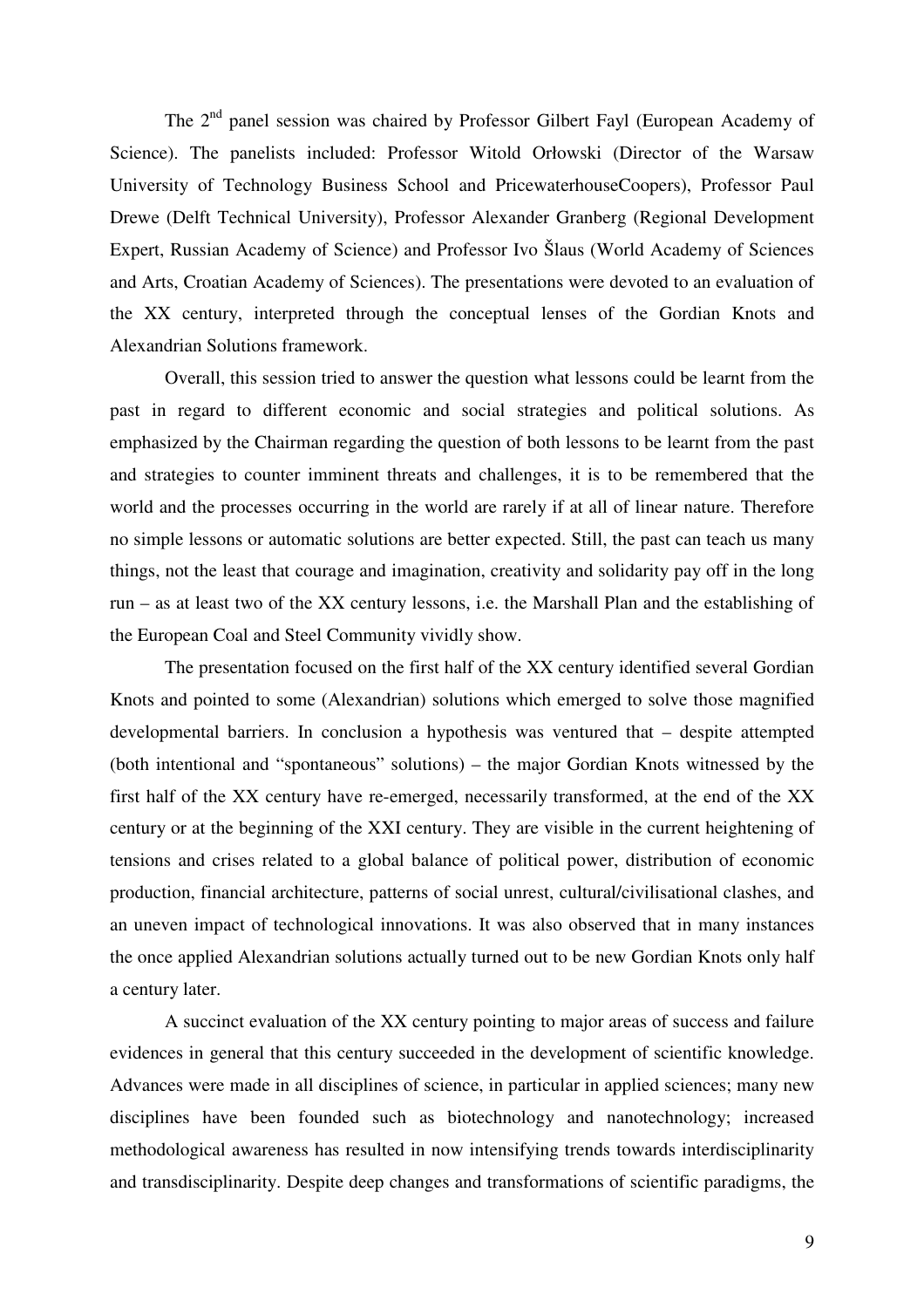continuity of scientific knowledge has been preserved and its operative resources are in the process of accumulation, which is relevant from the point of view of responsible and informed political decision-making (Šlaus, 2008).

On the other hand, the field of the political has itself produced rather disappointing results over the course of the XX century, especially if evaluated in the global perspective. Even though the quality of life has increased all over the globe, the satisfaction of local people with the distribution of wealth and the quality of governance has decreased. There is also a mounting frustration related to the weakness of global governance structures. This means a serious challenge involving overcoming the popular distrust with political elites and lacking confidence in institutions, if strategically oriented projects are to gain public support. On the other hand, the global span of most of today's problems and threats to development exercise a great pressure on politicians to reconcile the global demands with local expectations and requirements. While proper interactions between the many levels and spheres of governance that exist nowadays are essential, fruitful interactions between the differently scaled cultures of knowledge and creativity are none the less crucial (Krull, 2008).

These types of interactions and interflows are also encouraged by a long view approach to the evaluation of developmental trends, which clearly evidences that "basic innovations, identified at world level, do not 'happen' automatically in all countries, regions or cities" (Drewe, 2008: 2). There exists not only a history but also a geography of innovation. On the other hand, a long view on regional trajectories proves that despite dominant, relatively stable center-periphery patterns, certain regions manage at certain historical conjunctions to gain momentum and join the league of developmental leaders while other regions, conversely, lose their momentum and become developmental laggards. The cases of more persistent "laggards" such as the three "mezzogiornos", identified by Kukliński (2008b) should be interpreted against the background of this evidence.

Furthermore, there is a need to invest more analytical and political efforts in the facilitating of the aforementioned cross-cutting interactions and interflows since those have the capacity to trigger change. Also, looking at factors stimulating the region's gaining momentum, the concept of innovative milieu might be utilized quite broadly (Drewe, 2008). The emergence of such milieus is dependent on simultaneous accumulation of the following elements: a group of actors, material, immaterial and institutional infrastructure, norms of cooperation, and mechanisms of permanent learning. Policy-oriented research into the conditions of emergence of innovative milieus in lagging behind regions could be brought forward by the application of a methodology, called mixed scanning approach, which had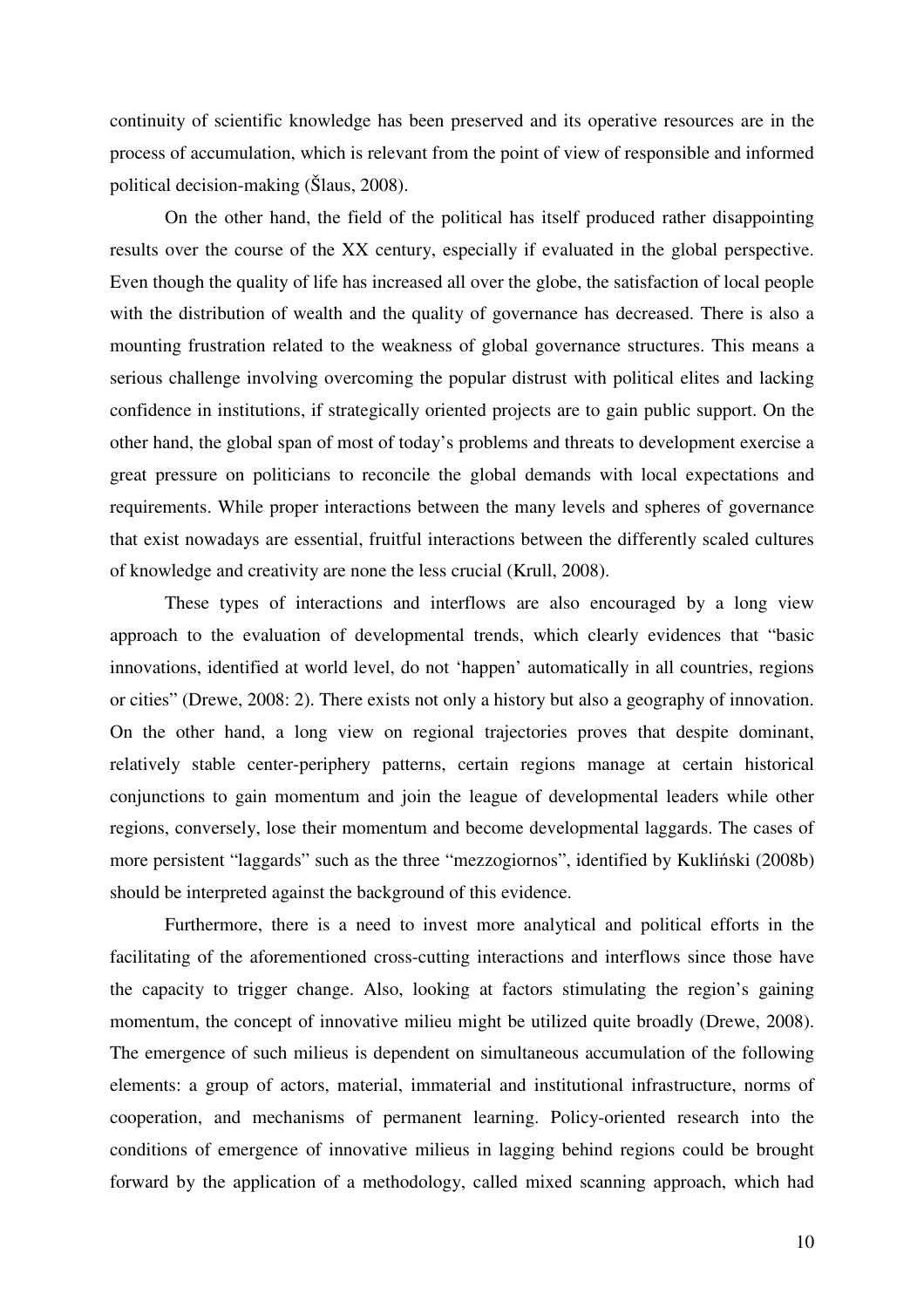been developed and already tested in relation to Regio Futures methodology (Drewe, 2008: 7- 10; cf. Kukliński, 2008a,b). Since a group of cooperating and mutually learning actors is a condition sine qua non of an innovative milieu, such actors need to be identified before public support for innovations is implemented (cf. Gąsior-Niemiec, 2008: 25-26).

Following then a stakeholder analysis, a mixed scanning approach may be employed to arrive at both realistic and socially shared diagnoses, visions, scenarios and strategies at the regional level (cf. Mączyńska, 2008: 14-15). Both stakeholder analysis and mixed scanning approach seem likely to facilitate the identification of regional Gordian Knots and ways to overcome them (cf. Galar, 2008). On the other hand, juxtaposing the regional visions and strategies with global scenarios might be specially valuable since it could pinpoint for instance the potential weight of some global Gordian Knots on the potential regional trajectories (cf. also Rončević et al., 2008). In other words, this approach is promising as far as assessing "the sensitivity of the preferred path of regional development with respect to the global scenarios, such as for example the Millenium Ecosystem Assessment (…)" (Drewe, 2008: 10).

# *3 rd Panel Session – The Reality and Visions of the XXI Century*

The 3rd panel session was chaired by Dr. Wilhelm Krull, Secretary General of the Volkswagen Foundation. It shed still different light on the conceptual approach adopted during the previous sessions, focusing on the reality and visions of the XXI century. This session tried overall to project and interpret emerging visions, scenarios and strategies for development of countries and regions in the XXI century. Krzysztof Rybiński (Ernst&Young), Barrie Stevens (OECD) and Borut Rončević (the School of Applied Social Sciences in Nova Gorica/Lancaster University) presented in particular three different approaches to building and assessing knowledge infrastructures which are relevant for strategic thinking.

It was demonstrated for instance that to cater for contemporary global-local interrelationships, strategic analyses and recommendations such as the ones prepared by the OECD expert teams drawing on the experiences and trends identified both in the member states and non-OECD countries are valuable. The forward research activities include the tracing of global trends such as population shifts, shifts in the economic growth poles, effects of the climate change, growing interconnectedness of various regions, sectors etc. and an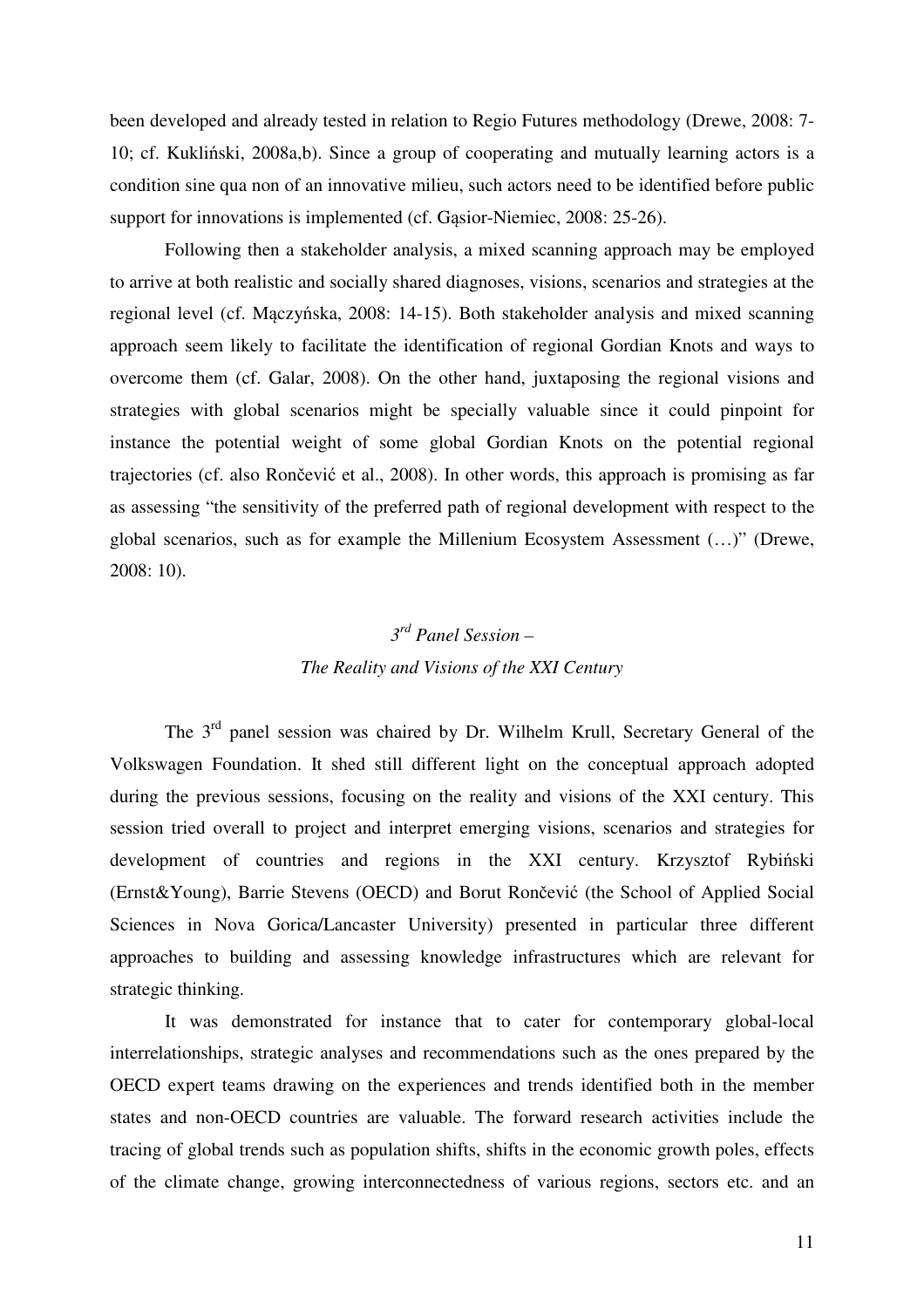extrapolation of their potential impact on particular regions and states. In the condition of growing uncertainty and rapid change, strategic foresight has become one of the leading features of the OECD offer.

One of the recent key OECD forward research projects focuses for example on global infrastructure investment requirements by 2030, including three major fields of analyses and projections: bioeconomy, international migration and competition for talent. Basing on this and other research projects, a few governance conundrums have been identified. The conundrums are related to dilemmas arising from the span, scope and scale of the identified problem areas and type of strategic action needed to tackle them. One of the major issues concerns an approach that is needed to overcome a tension between an increasing number of actors involved in global governance and apparently decreasing level of its effectiveness. Another concerns the issue of necessary and acceptable trade-offs between legitimacy and effectiveness of strategic interventions.

The need to resolve these and other governance conundrums is explicitly evidenced by the current global financial crisis. On the one hand, the crisis may be interpreted in terms of global complexity grown beyond current predictive capabilities and institutional controllability by any single analytic and monitoring centre. On the other hand, it could be interpreted in terms of governance failures, which are caused inter alia by lacking correspondence between real and legitimate decision making power on the global scene. The solutions to the crisis devised so far by dominant political elites point to an absence of new ideas in the political milieus and testify to their short-sightedness. Political cannibalism, identified as a major Gordian Knot of the beginning of the XXI century (Rybiński et al. 2008), has been rampant in the period of the crisis. New solutions must be sought and find support, including an issue of urgent global regulation of financial markets and then expanding the global architecture idea to cover other fields of interaction as well. A sine qua non condition for the new solutions is a recognition of the already changed balance of real power, resulting in including the BRIC countries as equal footing players to the USA and EU (the latter treated as a single entity representing one vote).

Long term scenarios for particular countries and regions must take into account global trends' impact as the recent financial crisis has proved. Apart from the method of trend extrapolations, the scenario method has been recognized so far as the most useful way to envisage future developments on the global, continental, national, and regional level and to prepare for them. However, long term thinking focused on strategies of development of particular countries and regions needs to employ also other methodologies. These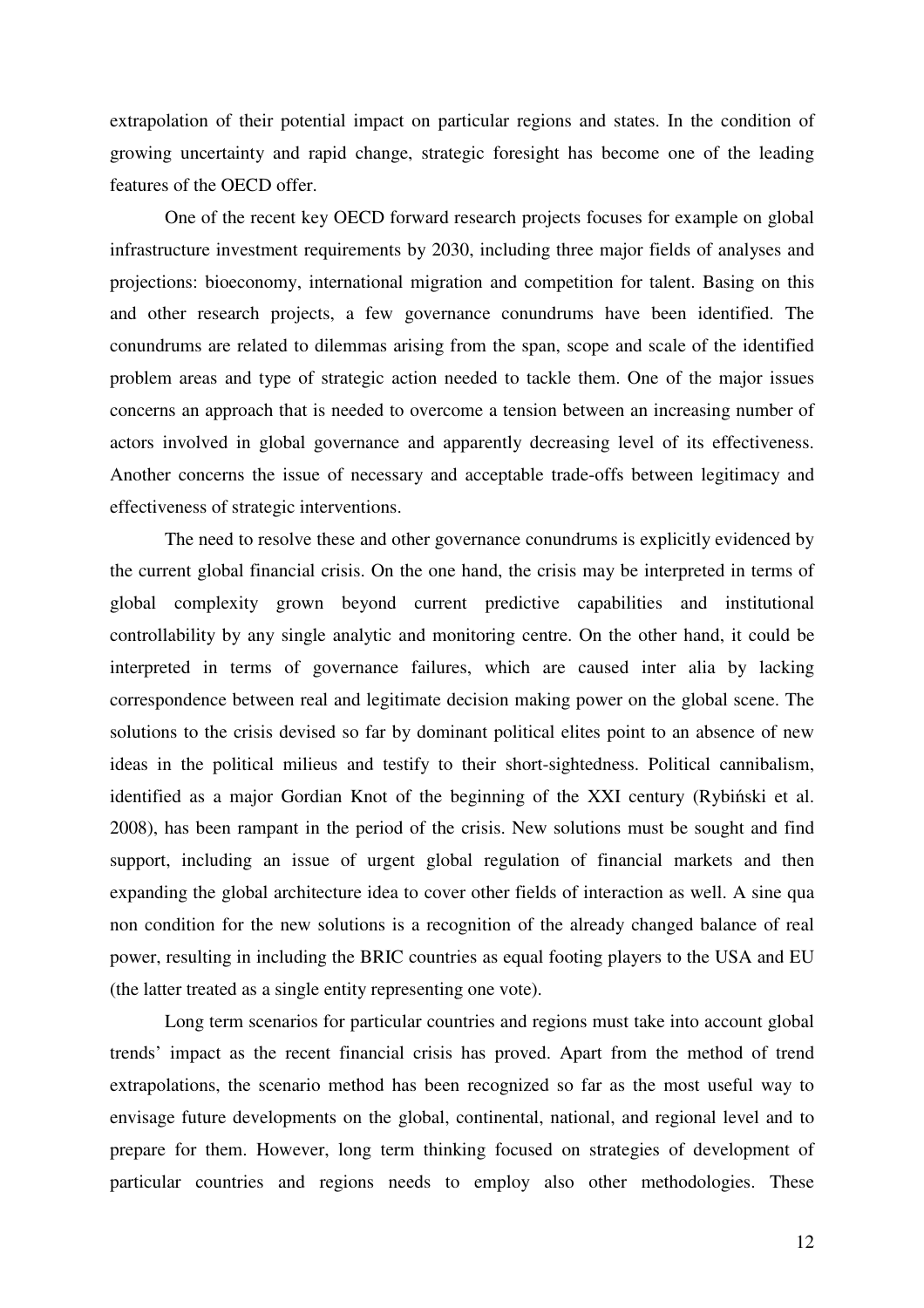methodologies must be particularly sensitive to internal factors of development, with a special focus on socio-cultural ones "since stabilization of the macroeconomic framework is only a part of systemic competitiveness genesis" (Rončević et al., 2008: 9). In a globalizing world, the national/regional/local soft factors of development are likely to prove to be decisive for generating sustainable development.

Analyses of historically known cases of a "jump" from a periphery to the core (or from a periphery to a semi-periphery) seem to indicate that broadly understood civilizational competences reflected in the dimensions such as:

- cognitive mobilization;
- entrepreneurial spirit;
- social cohesion;
- quality of governance;
- social capital; and
- openness (internationalization)

are of key importance for the potential enabling the jump. Another crucial factor is constituted by *strategic discourse* which acts as an instrument to mobilize and legitimize the potential (cf. Rončević, 2008; cf. also Mączyńska, 2008: 2, 12-14; and Gąsior-Niemiec, 2008: 13). A fuzzy-set methodology for analyses of the developmental factors and a discourse analytical methodology for analyses of discursive preconditions of the developmental leap have already been successfully applied by researchers and policy analysts working on countries such as Ireland, Finland, or – more recently in the connection with the Regio Futures Programme – Slovenia (Rončević et al., 2008). This approach seems also relevant from the vantage point of persistently lagging behind regions.

On the other hand, it is clear that bringing strategic thinking to the regional level involves multiple difficulties, of which tackling uncertainties related to global processes and uncertainties derived from the absence of global/national long-term strategies are frequently most pronounced. Nevertheless, strategic thinking at the regional level is both possible and necessary. History has proven that regions are seedbeds of new paths of development. Owing to their diversity – which should not be reduced by top-down implementation of uniform models of development – they may act as efficient testing ground for diverse innovative ideas (cf. Galar, 2008; cf. also Gąsior-Niemiec, 2008: 24-25).

The concept of "future ready regions" is premised not on an anticipation that the future of the region can be predicted but rather on the conviction that the diversity of creative cultures at the regional level may be better recognized and put to a better use within a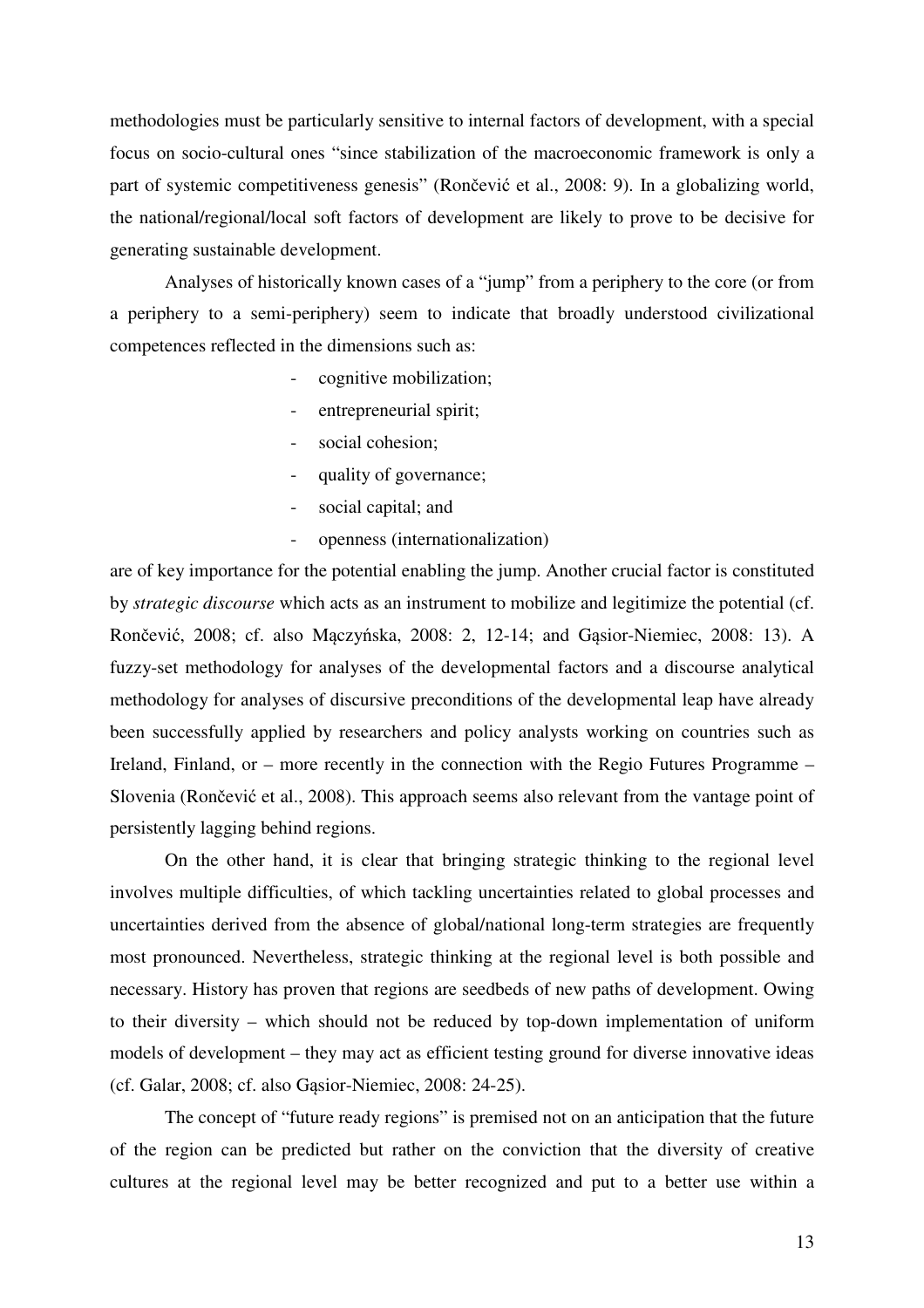conceptual framework of one generation plus strategies of development (ibid.; cf. also Amoroso, 2008). Being aware that predicting the future is limited, apart from constant scanning for emerging trends, no single grandiose commitment should be enforced in a region but rather harmonious, adaptive and evolutionary model of development strived for (Galar, 2008: 16).

# *4 th Panel Session – The Experience of the European Regions*

The 4<sup>th</sup> panel session, chaired by Dr. Piotr Zuber, Director of the Department of Structural Policy Coordination (Polish Ministry of Regional Development), tried to interpret the experience of the European regions with a special attention to the cases of Southern Italy, Eastern Germany and Eastern Poland in a comparative perspective. Panelists in this session applied the Gordian Knots and Alexandrian Solutions methodological approach to a discussion of the experiences of the European regions, looking at developmental trends of Southern Italy, Eastern Germany and Eastern Poland. The panelists included Professor Bruno Amoroso (Roskilde Universitetcenter), Professor Giovanni D'Orio (Director, Regio Calabria), Professor Pierluca Ghibelli (International Coordinator of the Cooperative Consortia for Social Cooperatives in Italy, Director of the Italian Foundation for Social Enterprises in Italy – SOLIDARITE), Dr Wilhelm Krull (Secretary General, Volkswagen Foundation), and Professor Jacek Szlachta (Warsaw School of Economics).

One of the guiding questions asked during the panel discussion was – why different long durations have created similar barriers in Southern Italy, Eastern Germany and Eastern Poland? A common dimension in the study of the Gordian Knots produced in the three lagging behind regions was proposed to be constituted inter alia by tracing the course in which progressing globalization has contributed to their marginalization – on the one hand – and on the other – to an emergence of specific models of specialization within those macroregions. Another common analytical dimension was thought to be related to an investigation of the processes due to which efforts to adapt those respective regional (and local) economies to the dominant national model of development have aggravated their backwardness and led to their colonization, accommodated within dualist structures of their respective national economies (cf. Amoroso, 2008; cf. Kukliński, 2008b and Gąsior-Niemiec, 2008).

It was agreed that a novel approach is needed to enable a better recognition of endogenous cultures of creativity in those regions leading to more adequate public support for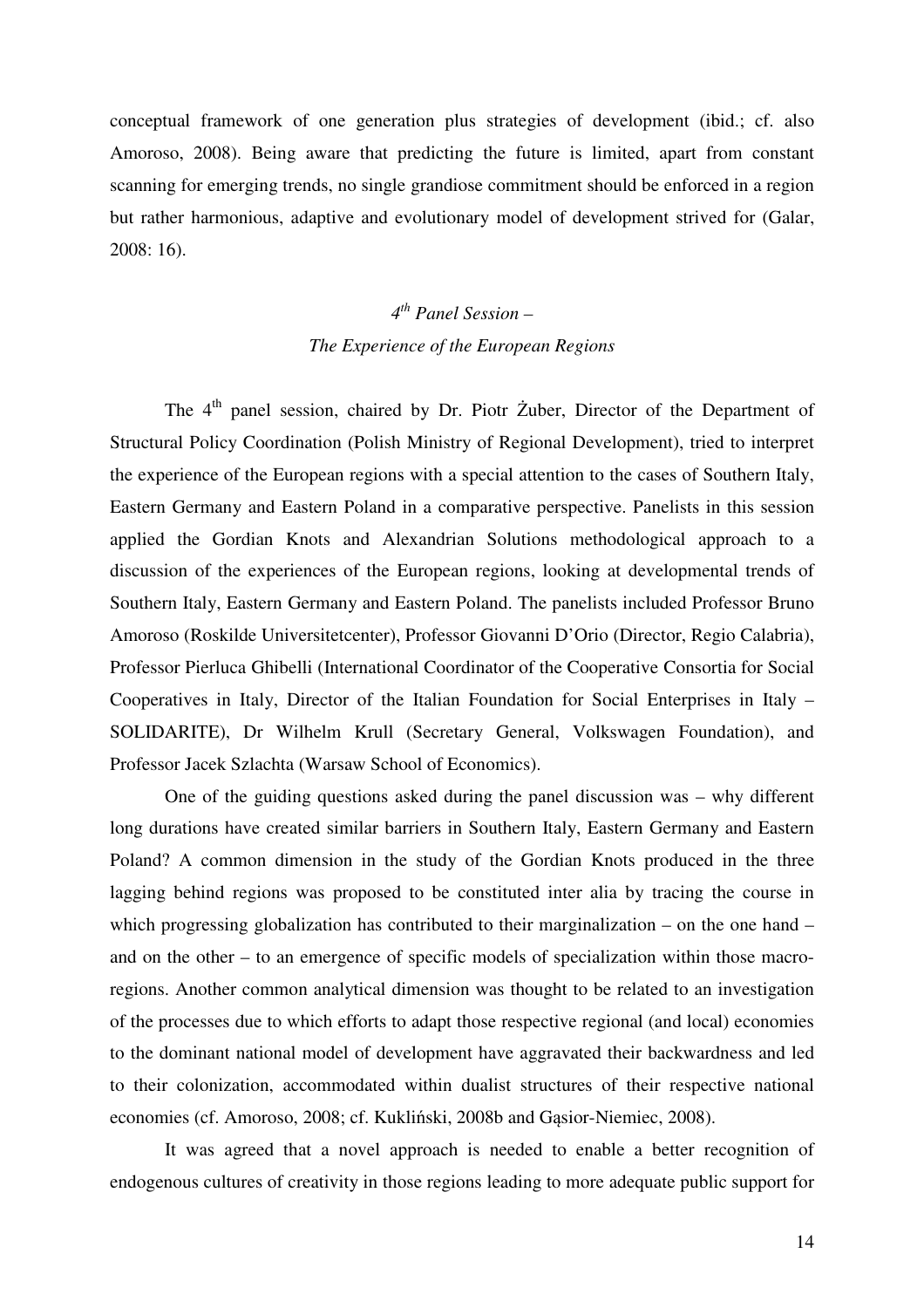their developmental potential (Krull, 2008). As stated regarding the eponymous Southern Italian region: "The experience of the Italian Mezzogiorno is a classical example of the power of long duration, which could be seen in the perspective of centuries or even millennia. This long duration has created the unique cultural landscape of the Italian Mezzogiorno. This landscape is a great resource for the future. This long duration has created also barriers for development embedded in the history of social and political structures and in the patterns of personalized mind sets and behaviours. The cumulation of those barriers has created the Gordian Knots of the Italian Mezzogiorno" (Kukliński, 2008b: 7; cf. Gąsior-Niemiec, 2008: 13-14, 20-22; cf. also Gąsior-Niemiec, 2004 and Zarycki, 2004).

An adequate recognition of the endogenous potential and identification of systemic barriers to development implies not only an application of new research methodologies but also surrendering the "monocentric approach" characterized by "centralized objectives elaborated on abstract principles of competition and efficiency, independently from local and regional needs and production systems" (Amoroso, 2008: 5). The financial resources invested in accordance with this approach have not been overall successful in triggering growth in lagging behind regions, such as the Italian Mezzogiorno (ibid.; D'Orio, 2008; Gąsior-Niemiec, 2008: 13-14, 17-18). On the contrary, distributed in a centralized and quasiautomatic manner, they have often produced many perverse effects (ibid.).

In consequence, the policy of aid has contributed to the strengthening of already existing obstacles to local and regional development and frustrated the capability of local endogenous production systems (Amoroso, 2008: 9-11). Moreover, in many instances those policies of aid have produced new developmental barriers, not the least of which is constituted by predatory systems of the aid absorption at the regional/local level (ibid.; cf. also Gąsior-Niemiec, 2008). The vicious circle of non-development entails then further emptying out of the endogenous resources by migration, reduction of endogenous productive systems, overdependence on external supply networks, and partial colonization of the aid channels by criminal organizations (ibid.).

Following a thorough and honest evaluation, an attempted change in the currently implemented policy of development entails on the one hand a stronger support for local collaborative enterprises and social economy (Ghibelli, 2008), while on the other a more concentrated, more transparent and more participatory way to manage the bulk of the regional development programme (D'Orio, 2008). Building trust is crucial to the implementation of these streams of strategic action.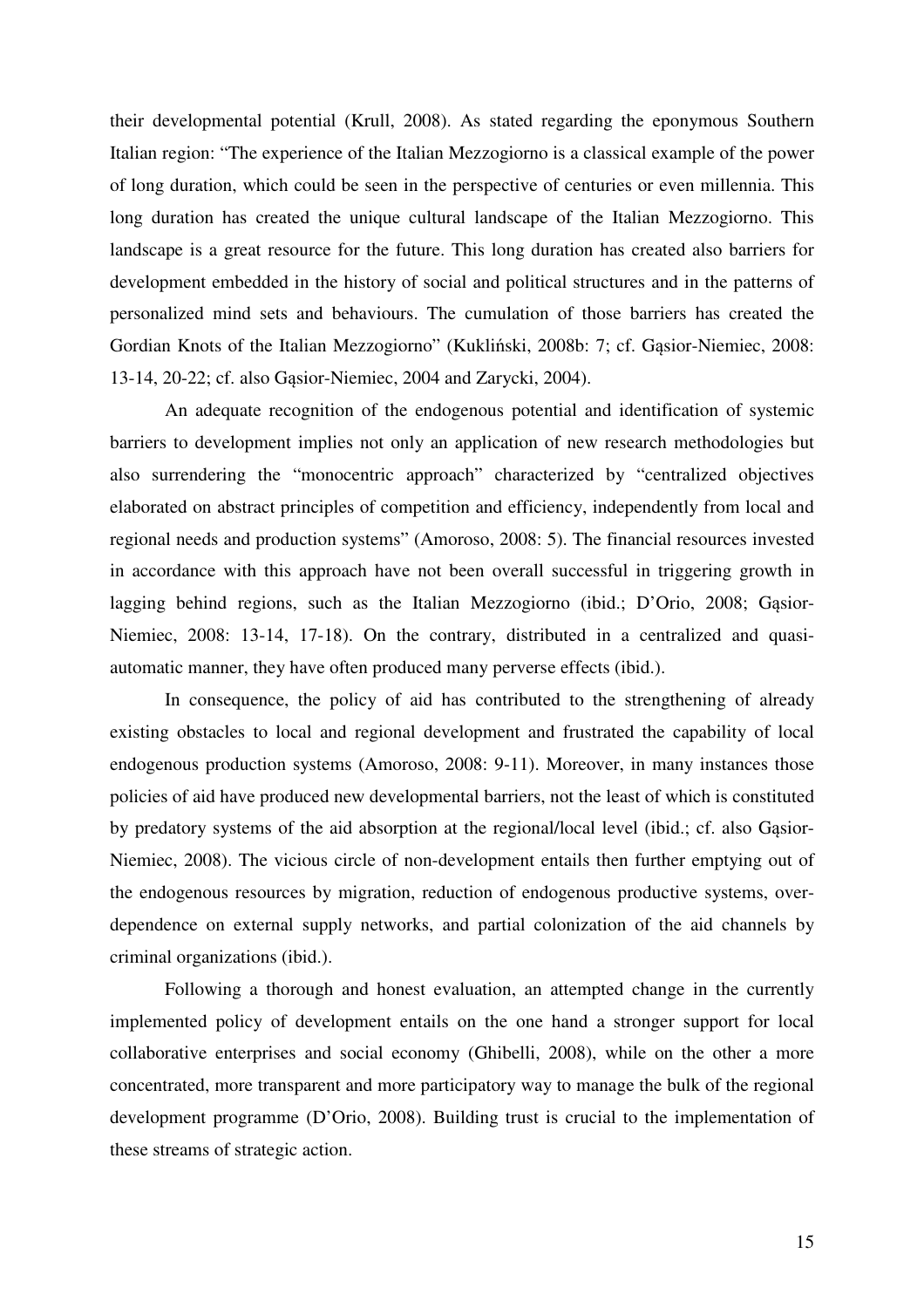The experience of the Eastern German regions confirms that investments tuned to building a critical mass are crucial to trigger development in stagnating/depressed regions (Krull, 2008). If no action is taken, the issue of depopulation and further degradation of the existing resources in such regions has to be faced. The history of public intervention in Eastern Germany shows that "history matters" in terms of favouring a diversified (customized) and not uniform public intervention to trigger regional developmental dynamics (ibid.; cf. Kukliński, 2008b: 11). As in the case of Southern Italy, it seems that public investments in the fields of research and education complemented with an introduction of competitive-based logic of their operation is in the long term an investment most likely to produce positive results. Therefore, such "islands of hope" need to be invested in and sustained to paradoxically make the regions – otherwise perceived as unattractive – be able to attract talent and entrepreneurial knowledge producers and brokers (Krull, 2008). On the other hand, as in the case of Southern Italy, the Eastern German example shows that an inflow of financial resources cannot by itself overcome developmental barriers in the regions nor trigger their growth.

According to many major indicators, Eastern Poland is in need of large scale prodevelopmental intervention. The experience derived from the previous rounds of EU supported operational programmes evidences, however, that first of all the "structure of assistance is not user friendly" (Szlachta, 2008). Secondly, reinforced by the accounts of Southern Italian and Eastern German experiences, a set of strategic questions arises. These are the questions related for example to the most adequate structure of financial outlays (what shares for infrastructure, human capital, assistance to enterprises etc.); ways of accommodating the Lisbon agenda within the aid framework; ways to build effective partnerships for development; ways to enhance endogenous potential; ways to integrate global perspective in the regional/local strategies etc.

The bringing together of the cases of the three persistent regional "laggards" makes it clear that they share duality, marginalization and passivity (or inverse innovation) syndromes – each manifesting itself in a variety of manners. There are important lessons to be drawn and learnt from a comparison based on well tailored analyses of processes of the accumulation of their developmental barriers as well as histories of successes and failures related to the public intervention programmes implemented in those three macro-regions (Krull, 2008). However, learning is possible and recommended if it leads to creative adaptation and not to automatic transfers – regional history and geography matter; "no size fits all" rule should be taken into account in programming regional development strategies (ibid.). Development is not linear,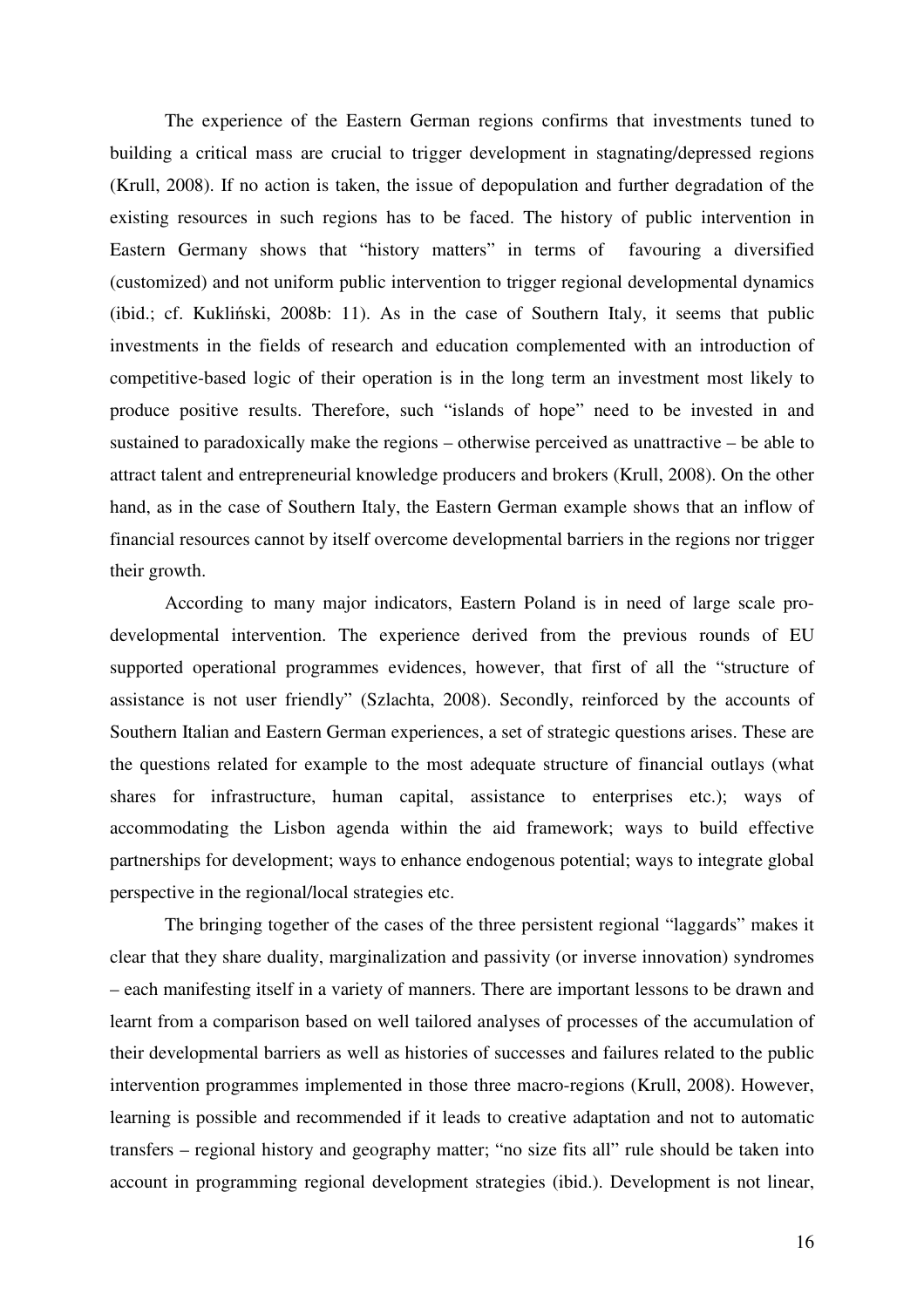which constitutes a source of hope even for the most "backward" regions (cf. Galar, 2008; Drewe, 2008). Given sustained commitment to provide critical support which is coupled with adequate identification of regional cultures of creativity, the breaking free of the vicious circles of non-development seems possible.

# *5 th Session – Polonia Quo Vadis?*

The 5<sup>th</sup> session was chaired by Hanna Jahns, Secretary of State in the Polish Ministry of Regional Development. The session was concentrated on the presentation of Polish strategic dilemmas subsumed under the question "Polonia Quo Vadis?". Chief of the Group of Strategic Advisors to the Prime Minister Donald Tusk, Dr. Michał Boni embarked on outlining crucial challenges and opportunities to be faced by Poland in the time frame 2008- 2030 ("Wyzwania dla Polski…"). The presentation aimed also at showing in which way the already discussed global, European and regional concerns are integrated in the new approach to strategic thinking at the national level in Poland.

The present strategic diagnosis starts from a realization that Poland may be threatened by a "developmental drifting" syndrome. To assess the imminence of the threat and to conceive of solutions to counteract the drifting, a holistic analytical perspective needs to be adopted with a one-generation plus horizon in-built in it, while lessons must be drawn and learnt from the experience of other European countries (especially Finland, Ireland and Spain). It is crucial that strategic thinking about Poland's future is not reduced to the impact of the European Union as the only source of developmental stimuli – the need to incorporate a global context was during the conference also aptly demonstrated inter alia by the presentation of the representative of the Club of Rome.

Moreover, it is of paramount importance that strategic thinking about drivers of development in Poland is not limited to so called hard factors but is also inclusive of so called soft factors, including people's identities and attitudes. It is also vital that strategic thinking about Poland involves an issue of a change of developmental model to be pursued in the future. The provisional direction of change entails a move from a model of the welfare state to the model of workfare state and welfare society. Different national future scenarios need to be prepared and analyzed, taking into account broader scenarios – European and global.

The challenges identified for the national strategy of 2030 include ten priorities, each of which involves a set of dilemmas to be solved in accordance with the overall logic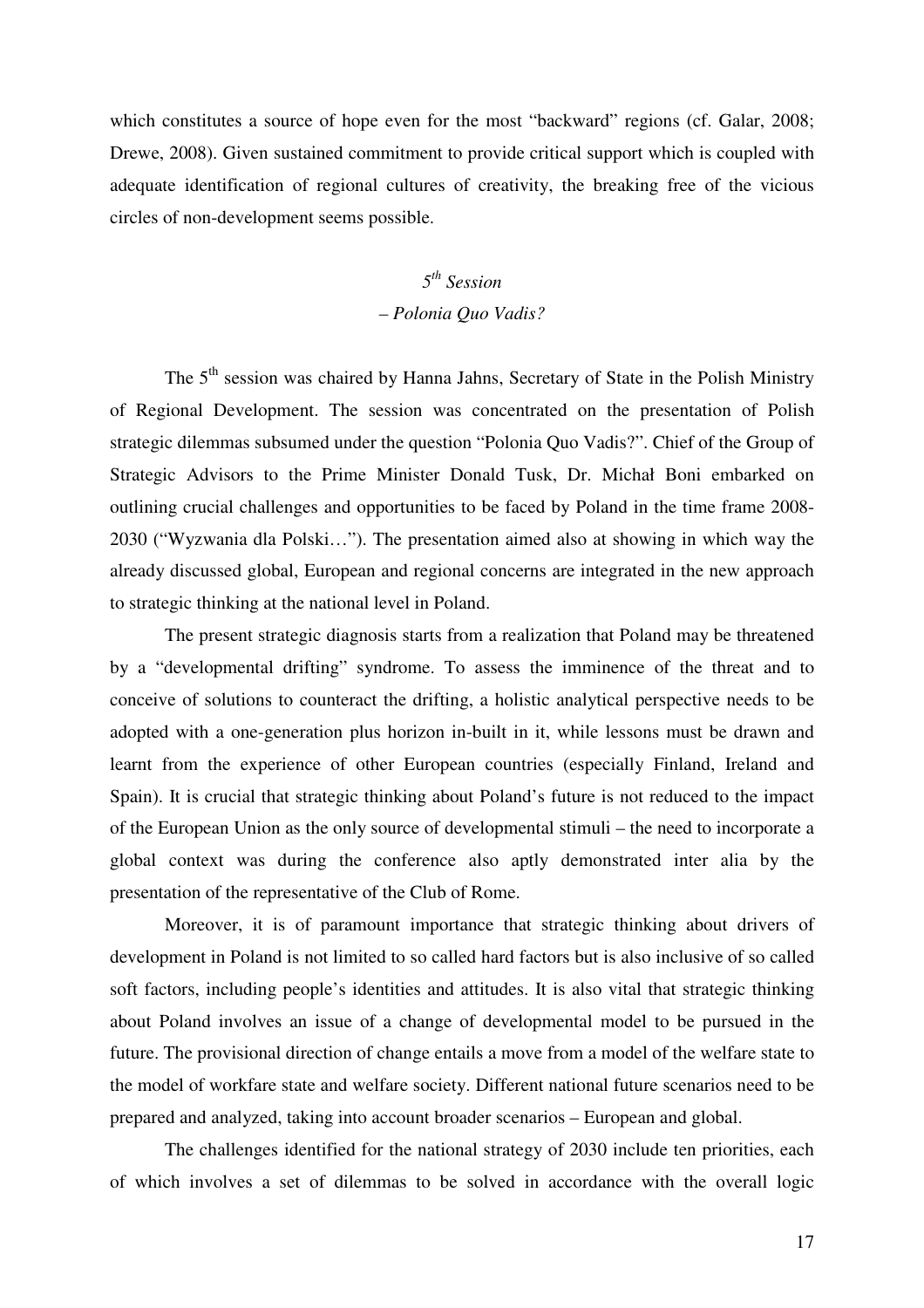demonstrated by the question "Polonia Quo Vadis?" (cf. "Wyzwania …"; Kukliński, 2008a); . These priorities include:

- sustainable and high economic growth;
- demographic balance;
- high level of integration in the labour market and adaptability of human resources;
- adequate potential of infrastructure;
- security (energy-climate);
- knowledge-based economy and development of intellectual capital;
- solidarity and regional convergence;
- improvement of social cohesion:
- increase in social capital (pride and trust);
- effective state and governance.

The posing and elaboration of these priorities and dilemmas still requires further efforts before specific recommendations for strategic action are formulated and the action is taken.

# *6 th Session – Final Comments and Closing Remarks*

The 6<sup>th</sup> session was shared by Dr. Piotr Żuber and Professor Antoni Kukliński who aimed at summarizing and closing the two-day Conference proceedings. They also indicated some of the immediate follow-up activities emerging out of the proceedings. The Warsaw Conference clearly demonstrated the need to invest efforts in the revival of strategic thinking – both at the national and regional level. It also acutely proved that this thinking needs to be carried out with an awareness and sensitivity to global structures of threats and opportunities. There emerged a conviction that in view of global uncertainties, growing complexity and interconnectedness there is an urgent need for better integration of strategic initiatives (both analytical and political) carried out at the various scales – from global to regional and local, and at various institutional milieus – OECD, EU, national task forces, regional think tanks etc. Both the Triple Mezzogiorno Programme and Polonia Quo Vadis Programme are hoped to result in such improved interactions.

Moreover, it highlighted the necessity to create channels leading to an expansion of social participation in the strategic thinking initiatives. Some approaches and methodologies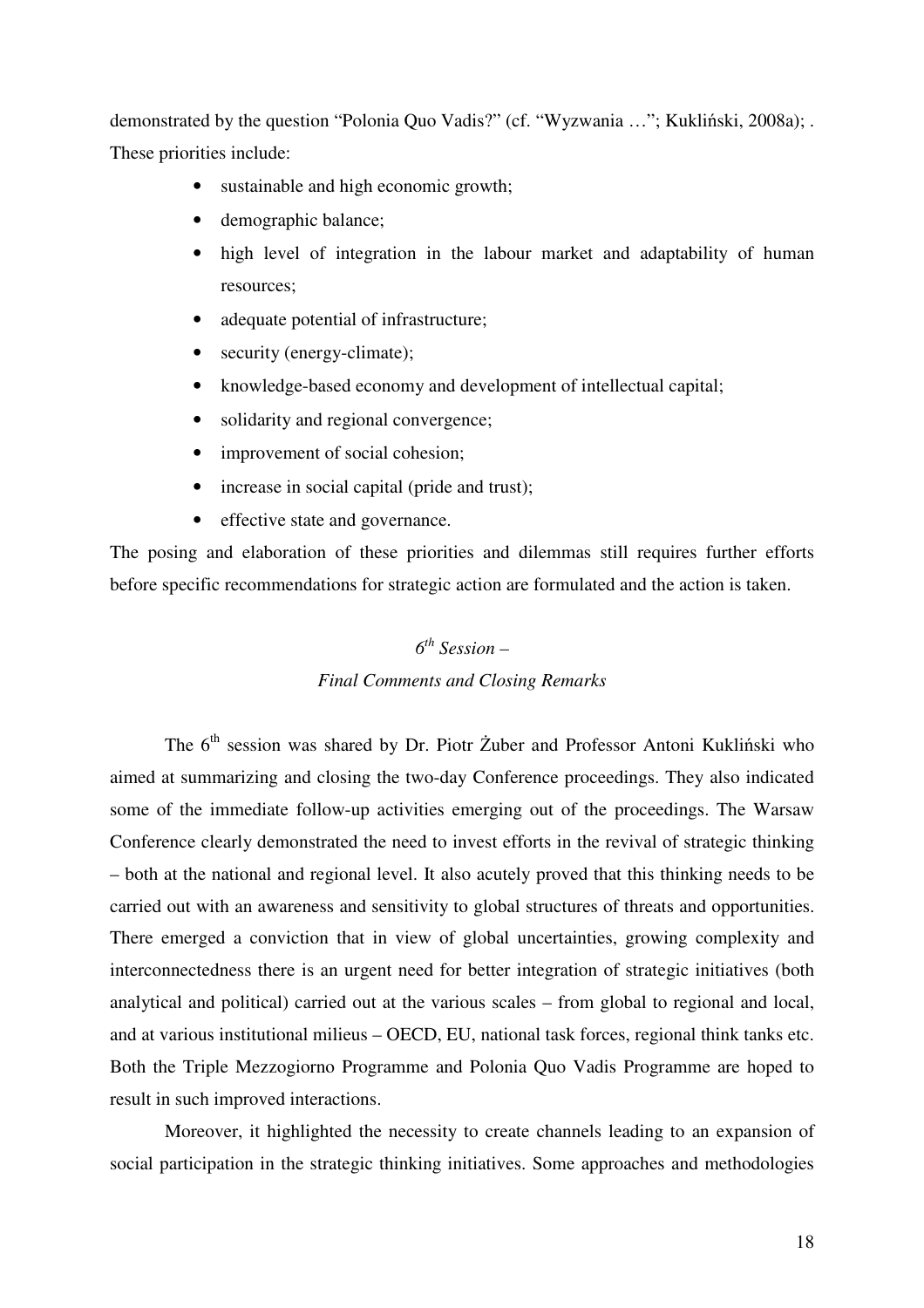enabling this turn have been indicated during the Conference (cf. CoR, 2008; Drewe, 2008; Galar, 2008; Gąsior-Niemiec, 2008; Mączyńska, 2008). Special attention needs to be paid to as broad as possible involvement of the younger generations in the strategic thinking enterprises (cf. Kukliński, 2008d). Education for the future should, however, encompass whole societies. Mass media ought to be drawn to cooperate in this urgent public task as well.

The immediate follow-up activities envisaged at the end of the Conference include predominantly an opening for a trajectory of comparative studies related to the three macroregions labeled as "the Triple European Mezzogiorno". The Programme is expected to result in 1) holistic diagnoses of developmental potentials and barriers to development in Southern Italy, Eastern Germany and Eastern Poland and 2) emerging from the diagnoses, sets of evidence-based, policy recommendations to improve the effectiveness of public intervention in the regions. Secondly, there is a wish to establish a permanent base for Polonia Quo Vadis Programme acting as a platform to enhance exchanges between the different domestic centers dedicated to strategic thinking and a bridge to fruitfully connect the Polish strategic thinking efforts with some of the major international and global strategic research programmes (cf. CoR, 2008). The overall direction of the follow-up activities is to lead both in the direction of strengthening the culture of strategic thinking in Poland and building evidence-based policy approach to national and regional development. This direction testifies to a commitment to invest in the creation of knowledge relevant to longitudinal trajectories of development.

#### **Conclusion**

The 4<sup>th</sup> Warsaw Conference on regional development, its global context and strategic thinking, initiated by the Polish Ministry of Regional Development, has demonstrated a rising need to invest in forward studies and strategic thinking at all levels of social organization – from local to global, across all strategic communities (political, intellectual, economic, civil society, mass media), and across generations. The recently exploded financial crisis has reinforced a message repeated by several of the Conference participants – the period of unprecedented risk and uncertainty requires a renaissance of prospective thinking supported by wisdom, imagination, courage, and responsibility.

It is worth stressing that prospective thinking has a strategic importance, being at the same time devoid of an illusion that future can be accurately predicted. Instead it should offer tools and incentives to induce social actors to try to "construct the future". The following quotation from Michel Godet reflects the shared conviction and its premises aptly: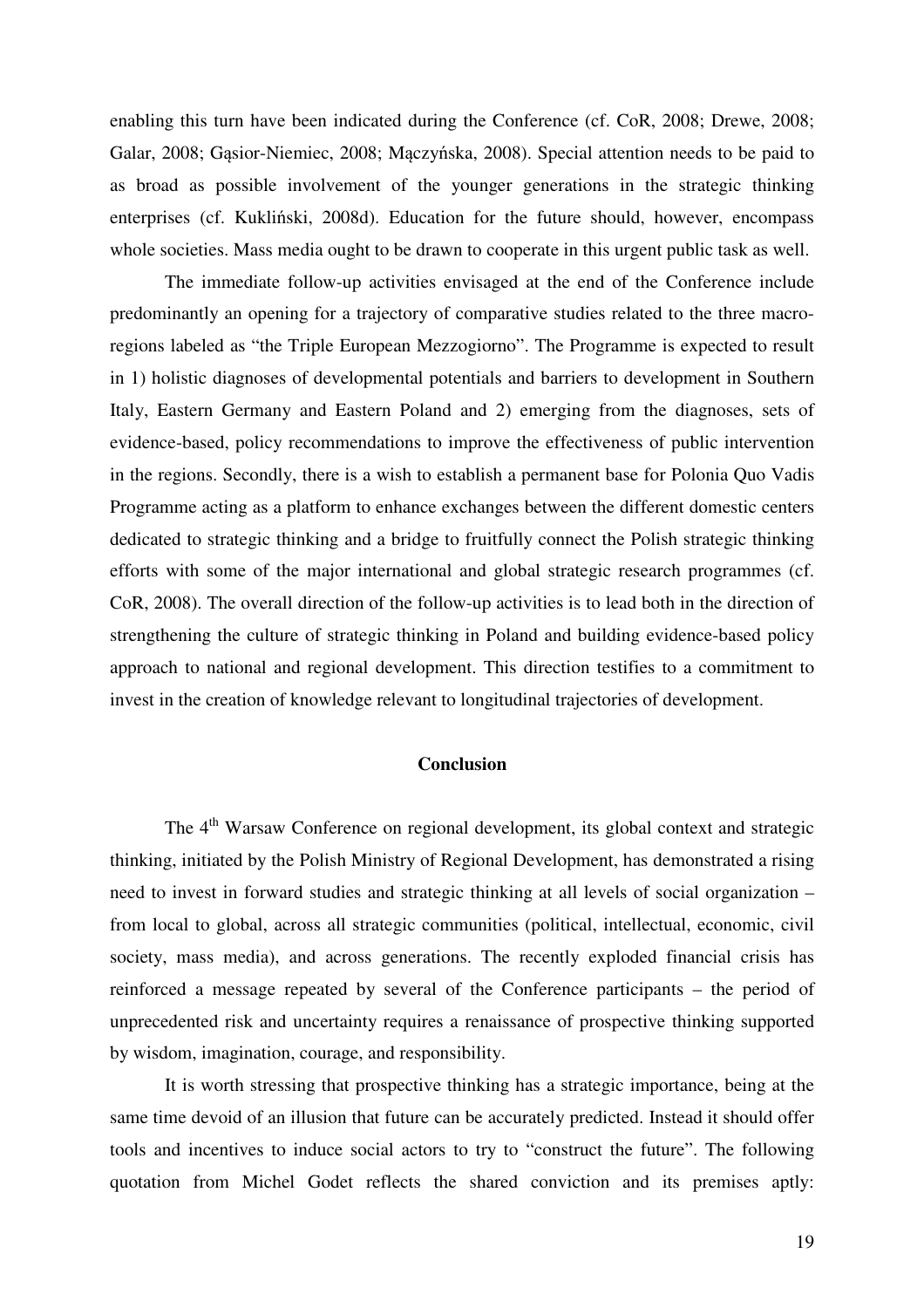"Prospective is neither forecasting nor futurology but a mode of thinking for action and against fatalism. Prospective recognizes that the future is the 'raison d'etre of the present', that it is multiple and uncertain, and that it is a way for everyone to take control of their own futures" (Godet, 1992, quoted after Kukliński, 2008a: 4). The Conference participants followed Godet's prescription when focusing on identifying various challenges and opportunities to developmental processes. While discussing them under the label of Gordian knots and Alexandrian solutions, they pointed out several dilemmas that need to be resolved before strategic action is taken.

In this, they have convincingly shown that there is room for interactions, knowledge sharing and building across the different spatial scales and epistemic communities. However, trust and responsibility need to be reinforced to make the interactions more fruitful. The deeply internalized notion of responsibility for the future is one of the grand ideas of our October Conference. It has direct implications for all discussions related to the future of regions [nations and continents] of the XXI century.

### **Selected References**

Amoroso B. 2008. "A New Trajectory of the Regio Futures Programme. The Triple European Mezzogiorno", a paper prepared for the conference "Poland and Regions – The Perspectives of development in the XXI Century, Warsaw, 24-15 October, 2008.

CoR (The Club of Rome). Programme on A New Path for World Development, June 2008. D'Orio G. 2008. Gordian Knots and Alexandrian Solutions: The Cohesion and Development programme of Regione Calabria in the EU 2007-2013 Structural Funds Programme: lessons from the Past and a New Path of Development", a paper prepared for the conference "Poland and Regions – The Perspectives of development in the XXI Century, Warsaw, 24-15 October, 2008.

Drewe P. 2008. "The Methodology of the Regio Futures Programme – Some Reflections", a paper prepared for the conference "Poland and Regions – The Perspectives of development in the XXI Century, Warsaw, 24-15 October, 2008.

Galar R. 2008. "Thinking about Regions for the Next Generation", a paper prepared for the conference "Poland and Regions – The Perspectives of development in the XXI Century, Warsaw, 24-15 October, 2008.

Gąsior-Niemiec A. 2008. The Gordian Knots in the European Regional Scene. The Experiences and Prospects of Southern Italy, Eastern Germany, and Eastern Poland", a paper prepared for the Ministry of Regional Development, Warsaw, August, 2008.

Ghibelli P. 2008. "The Role of cooperative and Social Economies in the Maintenance and Sustainability of the production Systems in the Italian Mezzogiorno", a paper prepared for the